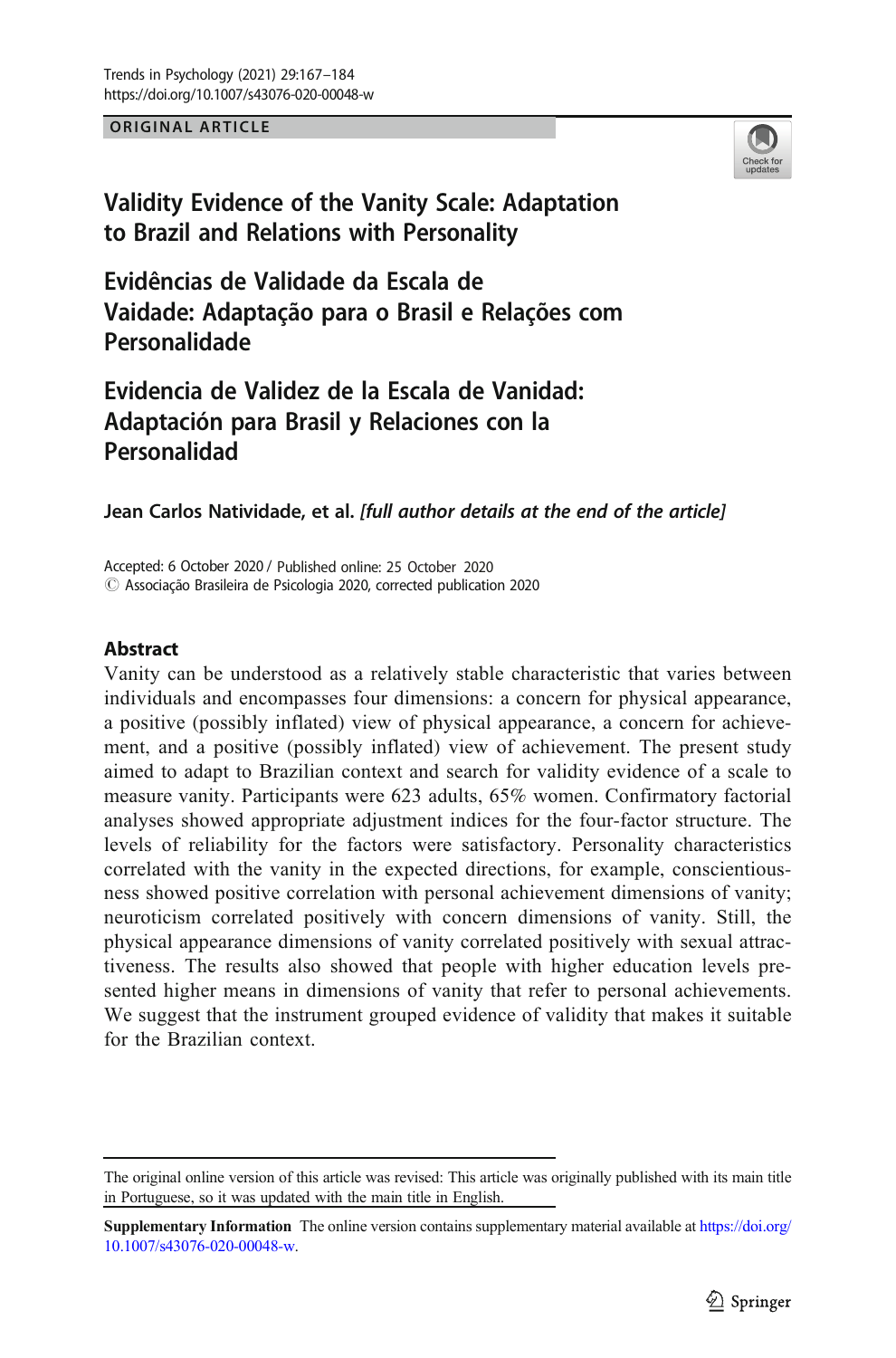### Resumo

A vaidade pode ser entendida como uma característica relativamente estável que varia entre os indivíduos e engloba quatro dimensões: uma preocupação com a aparência física; uma visão positiva (possivelmente inflada) sobre a aparência física; uma preocupação com as realizações pessoais; uma visão positiva (possivelmente inflada) sobre as realizações pessoais. O presente estudo teve como objetivos adaptar e buscar evidências de validade de uma escala para mensurar a vaidade em adultos brasileiros. Participaram 623 adultos, 65% mulheres. Análises fatoriais confirmatórias mostraram índices de ajuste adequados para a estrutura de quatro fatores. Os níveis de confiabilidade para os fatores foram satisfatórios. As características da personalidade se correlacionaram com a vaidade nas direções esperadas, por exemplo, o fator realização apresentou correlação positiva com as dimensões referentes às realizações pessoais da vaidade; o neuroticismo correlacionou-se positivamente com as dimensões de preocupação da vaidade. Ainda, encontraram-se correlações positivas entre as dimensões de vaidade referentes à aparência física e a atratividade sexual. Os resultados também mostraram que pessoas com maior escolaridade apresentaram médias maiores nas dimensões de vaidade que se referem às realizações pessoais. Considera-se que o instrumento reuniu evidências de validade que o tornam adequado ao contexto brasileiro.

### Resumen

La vanidad puede entenderse como una característica relativamente estable que varía entre los individuos y abarca cuatro dimensiones: una preocupación por la apariencia física; una vista positiva (posiblemente inflada) de la apariencia física; una preocupación por las realizaciones personales; una visión positiva (posiblemente inflada) de las realizaciones personales. Este estudio tuvo como objetivos adaptar y buscar evidencias de validez de una escala para medir vanidad en adultos brasileños. Los participantes fueron 623 adultos, 65% mujeres. Los análisis factoriales confirmatorios mostraron índices de ajuste apropiados para la estructura de cuatro factores. Los niveles de confiabilidad para los factores fueron satisfactorios. Las características de la personalidad se correlacionaron con la vanidad en las direcciones esperadas, por ejemplo, la responsabilidad mostró una correlación positiva con las dimensiones de realizaciones personales de la vanidad; el neuroticismo se correlacionó positivamente con las dimensiones de preocupación de la vanidad. Aún, las dimensiones de apariencia física de la vanidad se correlacionaron positivamente con el atractivo sexual. Los resultados también mostraron que las personas con niveles de educación más altos presentaron medios más altos en dimensiones de vanidad que se refieren a realizaciones personales. Se considera que el instrumento ha reunido evidencia de validez que lo hace adecuado para el contexto brasileño.

Keywords Vanity · Test validity · Personality traits · Sexual attractiveness · Scale adaptation

Palavras-chave vaidade · validade do teste · traços de personalidade · atratividade sexual · adaptação de escala

Palabras-clave vanidad · validación de test · rasgos de personalidad · atracción sexual · adaptación de escala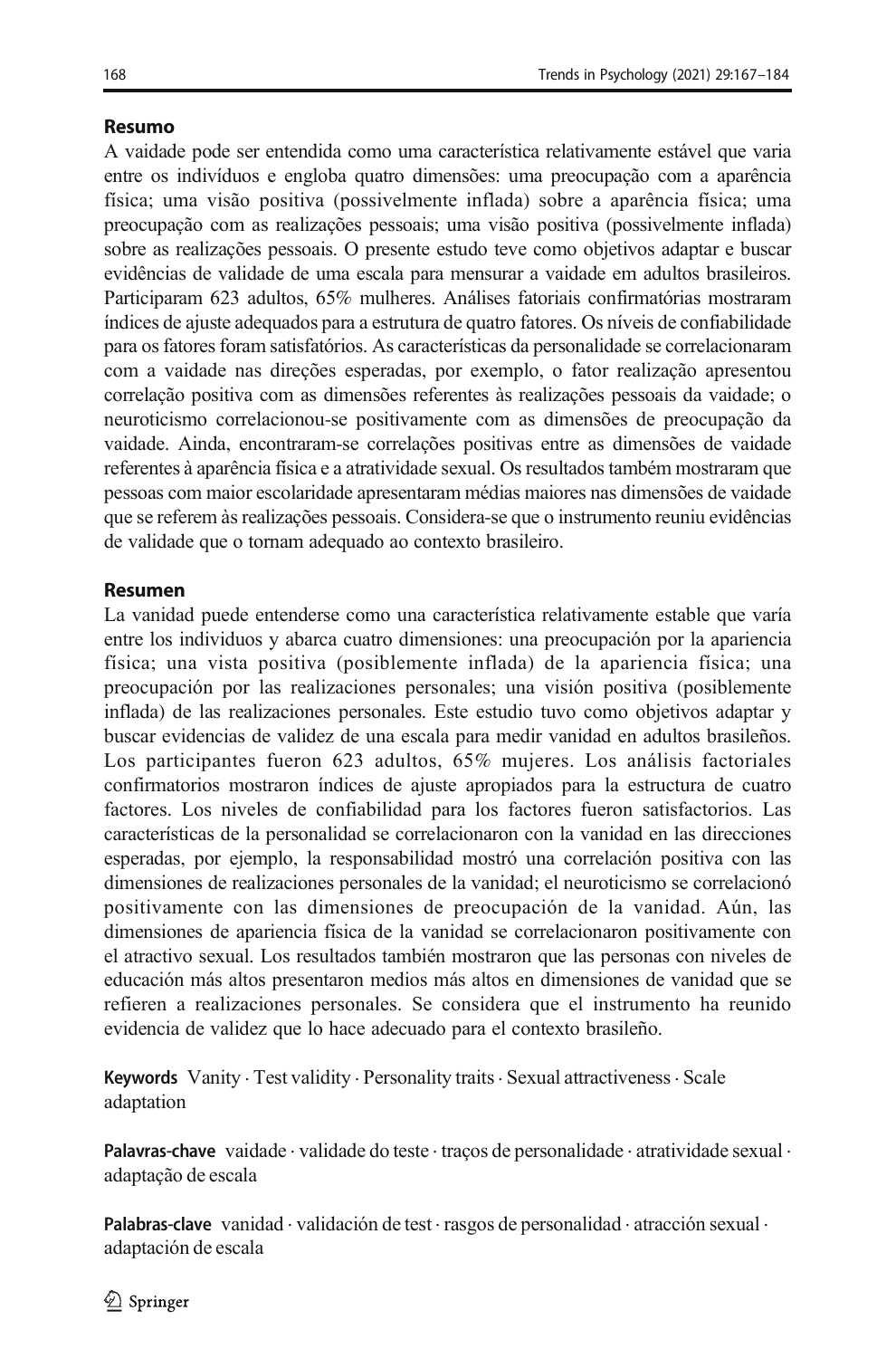A little more than two decades ago, it was published one of the earliest known papers that aimed to measure levels of vanity, a breakthrough study that opened the door to scientific research about what was presented as a new psychological construct (Netemeyer et al. [1995](#page-16-0)). Before being established as something measurable, however, vanity was already present in other disciplines, such as philosophy and sociology (Netemeyer et al. [1995\)](#page-16-0), and some religious groups throughout history had even taken a stand on how much vanity would or would not be desirable. In Catholicism, for instance, excessive worship of the body and of one's own qualities is considered a sin, something that keeps man from pursuing a virtuous life and therefore should be avoided (Strehlau et al. [2015\)](#page-17-0). Along this same line, a dictionary search reveals that the word vanity carries references to what is vain, futile, and worthless (Houaiss [2002](#page-16-0)) but may acquire a positive connotation at times, such as when used to refer to healthy self-care (Strehlau et al. [2015\)](#page-17-0).

Regardless of whether it is considered positive or negative, vanity seems to play an important role in human behavior. Year after year, Brazil has occupied the first positions in rankings of cosmetics consumption (Brazilian Industry Association of Toiletries, Perfumes and Cosmetics [ABIHPEC] [2018](#page-15-0)) and performance of cosmetic surgical procedures (International Society of Aesthetic Plastic Surgery [ISAPS] [2018\)](#page-16-0). In this respect, we must consider the strong influence of advertising, which seeks to persuade vain individuals by presenting physical attractiveness and the possession of material goods as the key to success (Wang and Waller [2006](#page-17-0)). In the present-day context, where exhibiting one's attributes seems to have been facilitated by the advent of online social networks, the scientific study of vanity becomes even more relevant. However, few studies have examined this construct in Brazil, much less proposed to measure it; in the Brazilian context, there is no measure of vanity with evidence of validity for men and women. An instrument suitable to the Brazilian reality would allow for a more detailed analysis of the variables associated with vanity.

## The Vanity Scale

Among the vanity measures available, the Vanity Scale by Netemeyer et al. ([1995](#page-16-0)) conceives this construct as being a trait, that is, a relatively stable characteristic that varies between individuals. According to these authors, four factors would be necessary to explain vanity: a concern for physical appearance, a positive (possibly inflated) view of physical appearance, a concern for achievement, and a positive (possibly inflated) view of achievement. The dimension of concern for physical appearance emphasizes the extreme value ascribed to physical attractiveness as well as the search for resources that can increase it. The positive view of physical appearance denotes a high evaluation of attributes relative to one's physical attractiveness. Concern for personal achievement is related to the great importance given to personal success, such as academic and professional accomplishments. The positive view of personal achievement concerns an appreciative evaluation of one's own accomplishments.

Thus understood, vanity encompasses two central aspects, physical appearance and personal accomplishments, and for each of them there are two dimensions: one of concern for and one of overestimation of one's attributes, totaling the four factors of the instrument developed by Netemeyer et al. [\(1995\)](#page-16-0). The factorial structure of the original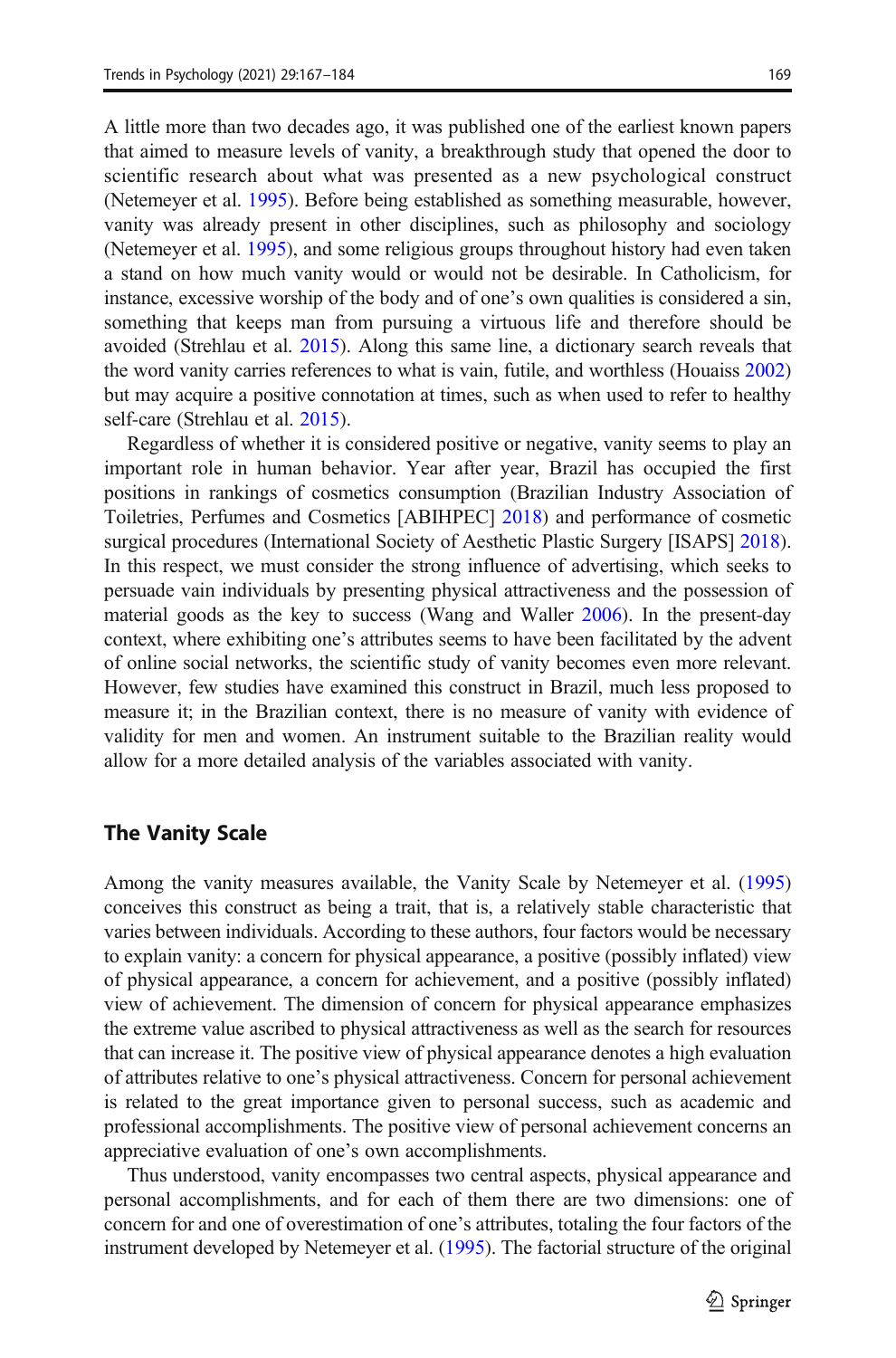instrument was tested in two studies, which used exploratory and confirmatory analyses, demonstrating that the four-factor model was the most adequate. The scale also presented satisfactory precision indices, such as Cronbach's alpha coefficients ranging from .80 to .97. Also, vanity is related with a wide range of variables according to previous hypotheses, as a positive correlation between the four vanity factors and grandiosity factors (a construct involving aspects of egocentrism), a positive correlation between the physical concern factor and the number of people that considered undergoing cosmetic surgery, and a positive correlation between vanity and narcissism.

In subsequent studies, the Vanity Scale was used to measure vanity levels in other cultures, and the adapted versions have presented a similar structure to the original one, with satisfactory evidence of validity and suitable reliability indices (e.g., Durvasula et al. [2001;](#page-16-0) Wang and Waller [2006\)](#page-17-0). In Brazil, three studies used adapted versions of the Vanity Scale. In the most comprehensive of these studies, Strehlau et al. ([2015](#page-17-0)) adapted the instrument to the Brazilian reality and presented evidence of validity for the scale. However, the sample of the study consisted exclusively of women, and the adjectives in the items of the scale were in the feminine form, which could make its application to male subjects of questionable validity (see Natividade et al. [2012\)](#page-16-0). The other two studies also selected samples formed by only one gender, in addition to having included in the questionnaire only vanity items related to physical appearance (Avelar and Veiga [2013;](#page-15-0) Sayon [2017\)](#page-16-0). Therefore, in the Brazilian context, no adapted version of the Vanity Scale was found in which the sample submitted to the empirical test preserved the characteristics of the target population of the original instrument (i.e., adult men and women).

### Vanity and Individual Differences

A critical issue in vanity research, ever since the early studies that tried to define it operationally (e.g., LeBel [2003](#page-16-0); Netemeyer et al. [1995](#page-16-0)), deals with how this construct relates to other personality traits, more specifically, to the traits that make up the narcissistic personality disorder. A strong correlation has been found between vanity and narcissism (Egan and McCorkindale [2007](#page-16-0); Netemeyer et al. [1995](#page-16-0)), something to be expected considering that narcissistic individuals tend to present, among other characteristics, an inflated sense of personal importance; an excessive concern for power, beauty, and prestige; and a disrespect for the feelings of others (American Psychiatric Association [APA] [2014](#page-15-0)). In this sense, vanity and narcissism can be considered as related but distinct constructs (Netemeyer et al. [1995\)](#page-16-0), and some authors highlight vanity as one of the traits of the narcissistic personality disorder (LeBel [2003\)](#page-16-0).

In broad terms, personality can be understood as a relatively stable pattern of functioning that differentiates people from each other (Buss and Penke [2015](#page-15-0)). Vanity, in turn, understood as a trait, is associated with a tendency to be overly concerned for one's own attributes as well as to overestimate them (Netemeyer et al. [1995](#page-16-0)). In addition to the first examined relationships between vanity and narcissism, there arose the possibility that vanity would also be related to the personality traits that make up the Big Five model (LeBel [2003\)](#page-16-0). This model proposes to explain the main aspects of personality through five factors: agreeableness, a tendency to manifest empathy, prosocial behavior; conscientiousness, a tendency to be organized and disciplined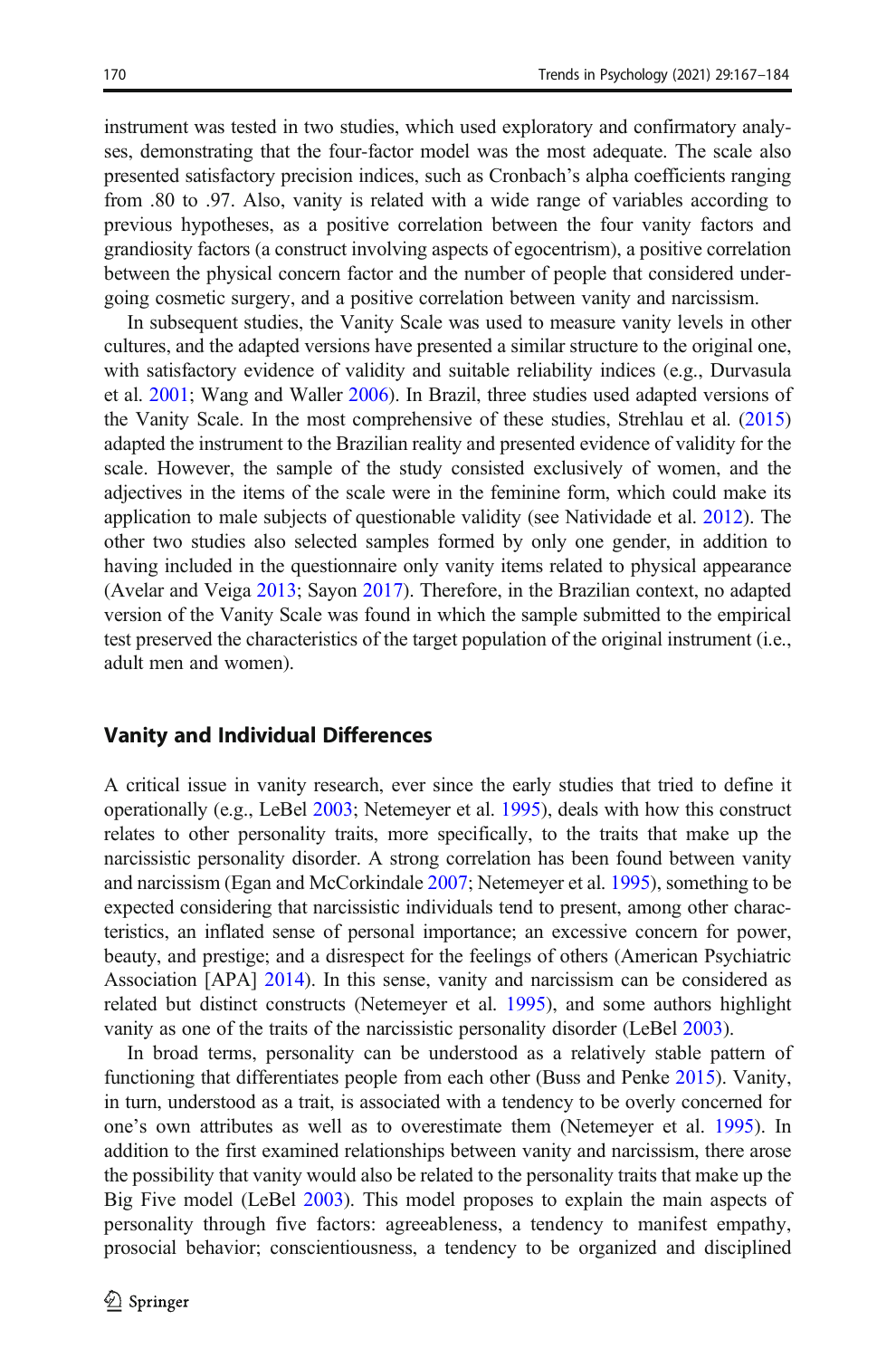towards established goals; extraversion, a tendency to seek stimulation in the interaction with others; neuroticism, a tendency to experience emotional instability, high levels of irritability, and worry; and openness, a tendency to experience intellectual complexity, search for new experiences (Natividade and Hutz [2015](#page-16-0)).

Although theoretically expected, the relationships between vanity and the Big Five factors of personality are still obscure. The few studies that aimed to test these relationships used definitions of vanity other than the definition by Netemeyer et al. [\(1995\)](#page-16-0) (e.g., Egan and McCorkindale [2007;](#page-16-0) LeBel [2003\)](#page-16-0). For instance, in defining vanity more comprehensively as an inflated view of one's own physical and intellectual attributes, LeBel [\(2003\)](#page-16-0) found a positive correlation of vanity with extraversion and openness to experiences. Egan and McCorkindale [\(2007\)](#page-16-0), using a reformulated version of the scale created by LeBel ([2003\)](#page-16-0), found positive correlations of vanity with extraversion and conscientiousness and negative correlations with neuroticism and agreeableness. Those studies agree that the extraversion factor would be related to high levels of positive view about one's own qualities due to an aspect common to both constructs: the interest in creating a positive image in order to obtain gratification in social interactions (LeBel [2003](#page-16-0)).

The definition of vanity by LeBel [\(2003\)](#page-16-0), however, does not encompass aspects of concern for one's own attributes, being limited to only two factors that relate to the overestimation of one's own qualities. These factors can be compared to what would be the positive view dimensions of the Vanity Scale. In this respect, we can understand, for example, the negative correlation found between the general scale score of LeBel [\(2003\)](#page-16-0) and neuroticism (Egan and McCorkindale [2007\)](#page-16-0), considering that high levels of neuroticism are associated with low self-esteem (Natividade and Hutz [2016](#page-16-0)) and excessive self-criticism (Nunes et al. [2010\)](#page-16-0)—characteristics that are opposite to what is expected of individuals who have a positive view of themselves. If concern factors were considered, however, as in the Vanity Scale, it is assumed that they would be positively correlated with neuroticism, considering that a state of concern is a central feature of this personality factor (Nunes et al. [2010](#page-16-0)).

The way vanity relates to the conscientiousness factor is also relevant. Although Egan and McCorkindale [\(2007\)](#page-16-0) found positive correlation between the two constructs, the intellectual aspects of vanity seem to be mainly responsible for this result. When vanity factors are analyzed separately, no significant correlation was found between conscientiousness and the physical appearance dimensions. However, it was found that the higher the conscientiousness levels, the greater the vanity related to one's own abilities and skills (Egan and McCorkindale [2007](#page-16-0)). That was an expected result, considering that high levels of conscientiousness indicate people committed to achieving personal and professional goals (Natividade and Hutz [2015;](#page-16-0) Nunes et al. [2010\)](#page-16-0). Thus, individuals with that characteristic would tend to be more concerned for their achievements and to obtain more often the results they desire, accumulating reasons to be proud of their skills and accomplishments.

Moreover, on the relations between vanity and other traits, no studies were found that considered possible vanity relations with characteristics related to sexuality (Natividade and Hutz [2016\)](#page-16-0). It is theoretically quite plausible that high levels of sexual attractiveness, a trait relative to the level of attraction that a person exerts from the romantic-sexual point of view (Natividade and Hutz [2016](#page-16-0)), are also to be found in people that are highly vain with their own appearance. High levels of sexual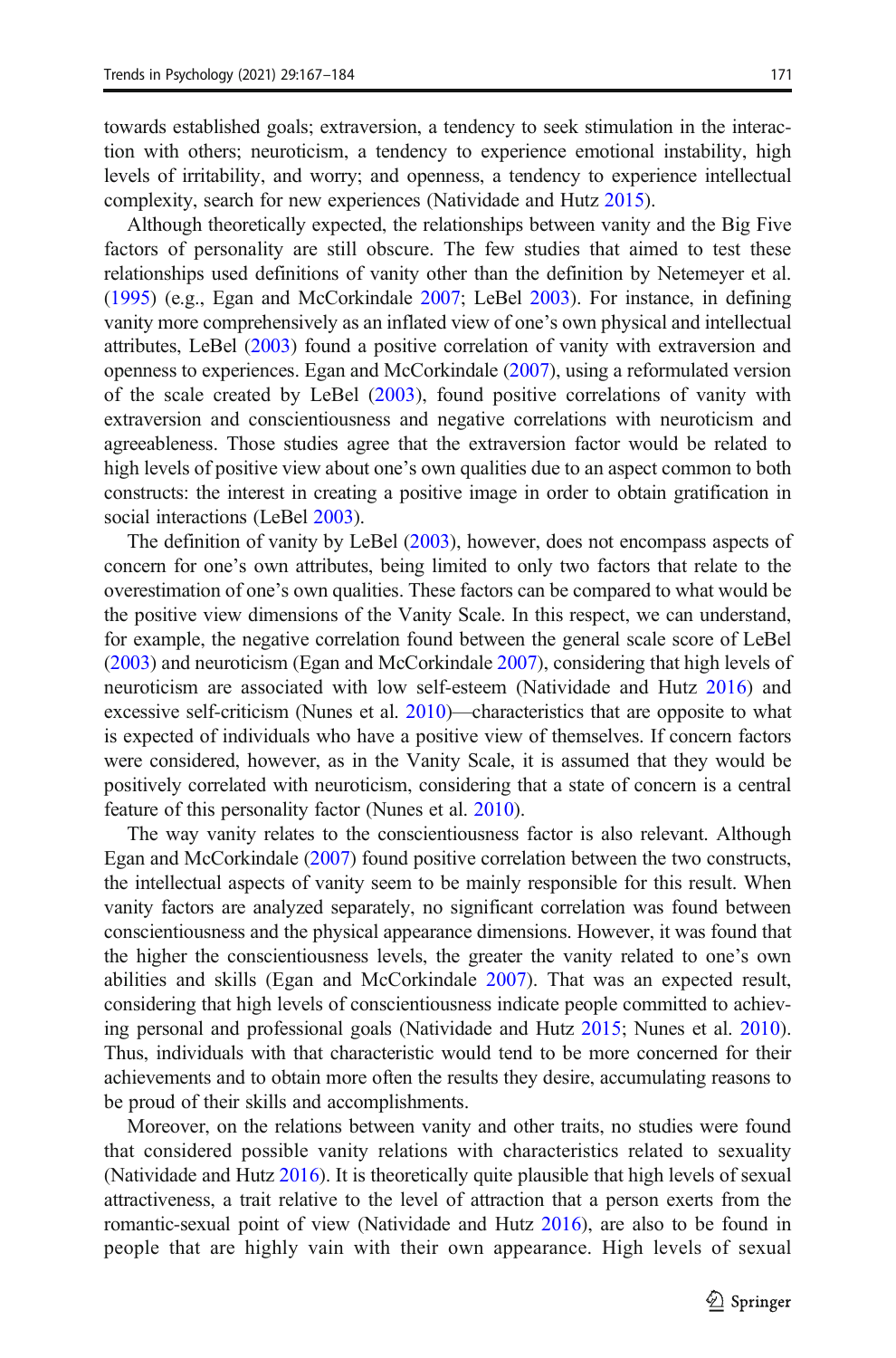attractiveness are observed in people who perceive themselves, among other characteristics, as appealing and irresistible (Natividade and Hutz [2016](#page-16-0)); similarly, people with a high positive view of their appearance tend to consider themselves as having highly desirable physical attributes (Netemeyer et al. [1995](#page-16-0)). Because of the clear closeness between the two constructs, high correlations between sexual attractiveness and the physical appearance dimensions may be an important evidence of validity for the vanity instruments.

#### Vanity and Sociodemographic Variables

In addition to personality traits, other individual and contextual variables also help to explain variations in vanity levels. For example, the concern for one's appearance tends to be higher in individuals with lower levels of education compared to those with higher levels and in younger people compared to older ones (Strehlau et al. [2010\)](#page-16-0). Besides caring less about one's appearance, older people would tend to take an increasingly less positive view of one's own physical attributes (Mowen et al. [2009\)](#page-16-0). Again, the evidence for these variables is scarce, and there is little information on differences between groups in vanity dimensions that refer to personal achievement.

Regarding gender differences in vanity, studies have presented inclusive and sometimes contradictory results (e.g., Durvasula and Lysonski [2008;](#page-15-0) Workman and Lee [2011\)](#page-17-0). Most studies seem to reach a consensus on the dimension physical-concern, with women presenting higher levels (Mowen et al. [2009](#page-16-0); Wang and Waller [2006;](#page-17-0) Workman and Lee [2011\)](#page-17-0). According to an evolutionary perspective, gender differences in vanity were to be expected, since women and men developed distinct attractiveness criteria: whereas women tend to be more attracted by status and resources, men tend to attach greater importance to physical beauty and signs of youth (Buss and Schmitt [2019;](#page-15-0) Durvasula and Lysonski [2008](#page-15-0)). As a consequence, the strategies developed to attract and retain loving partners also differ between the sexes (Buss and Schmitt [2019\)](#page-15-0), women investing more time and resources to exhibit physical attributes and men to exhibit status and technical skills (Haferkamp et al. [2012\)](#page-16-0).

In light of the aforesaid considerations, the goal of this work was to present evidence of validity for a Brazilian Portuguese adapted version of scale to measure levels of vanity, namely, the Vanity Scale of Netemeyer et al. ([1995](#page-16-0)). It also aimed to verify relationships between vanity and personality traits from the perspective of the Big Five factors (agreeableness, conscientiousness, extraversion, neuroticism, and openness) and relationships between vanity and sexual attractiveness. It further aimed to test relationships between vanity and age, differences in vanity levels between men and women, and also between different levels of education.

#### Method

#### Participants

There were 623 participants, the mean age was 28 years  $(SD = 8.33, Min = 18, Max =$ 63), 65% were women ( $n = 405$ ), and 35% ( $n = 218$ ) were men. The education level of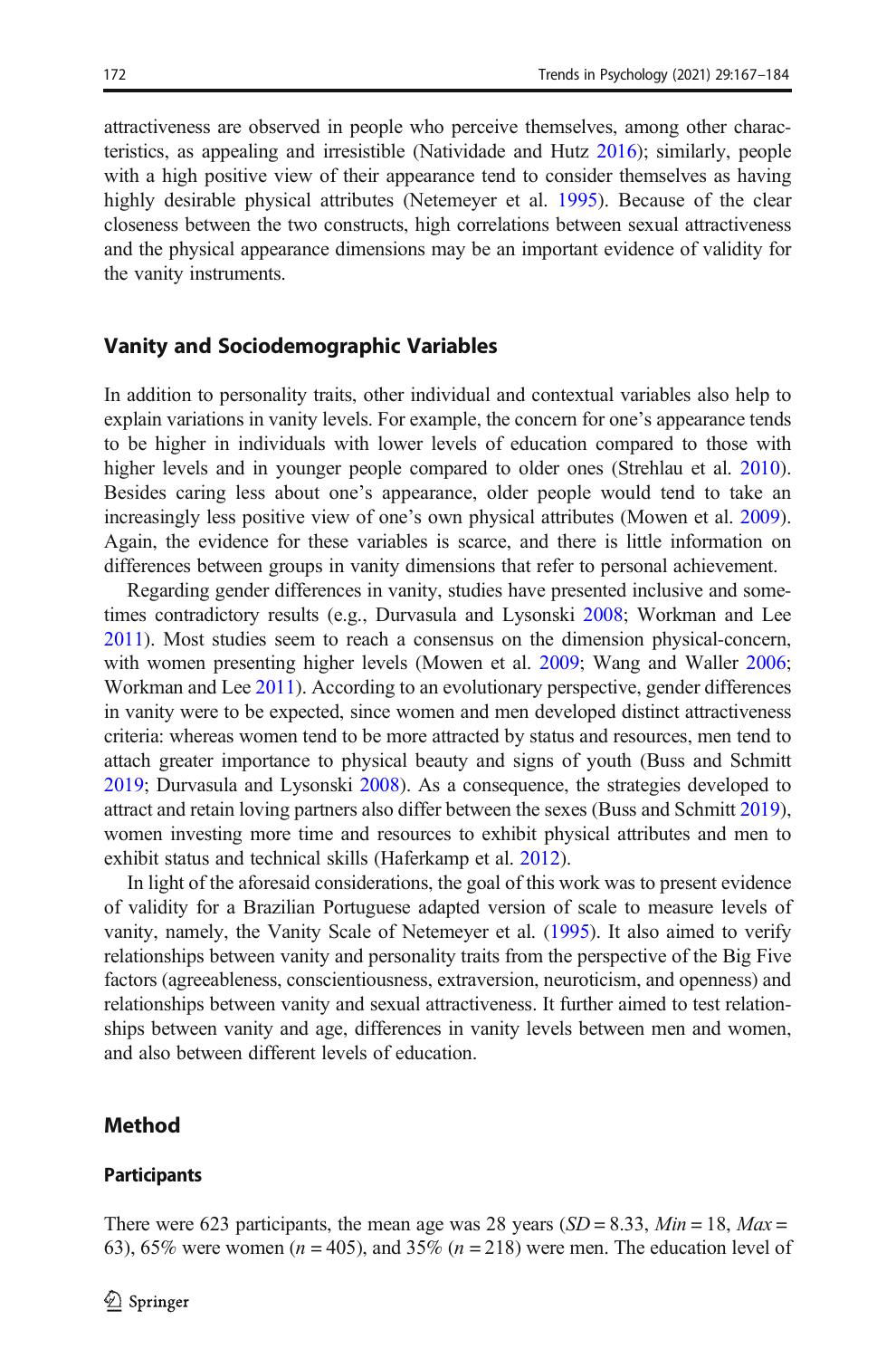the participants ranged from complete high school education to complete graduate education. The participants who had a high school level were 2.9% ( $n = 18$ ); 40.3% reported incomplete undergraduate level  $(n = 251)$ ; 16.5% reported having completed undergraduate level  $(n = 103)$ ; 14.9% said that they had an incomplete graduate course  $(n=93)$ ; and 25.4% of them had a graduate degree  $(n=158)$ . There were participants from the five regions of Brazil, the South region being the most representative with 65% of the participants ( $n = 405$ ); the Southeast region had 14.3% ( $n = 89$ ); the Northeast region, 12.5% ( $n = 78$ ); the Central-West Region, 4.2% ( $n = 26$ ); the North region, 3% ( $n = 19$ ); and the remaining 1% lived outside of Brazil ( $n = 6$ ).

#### **Instruments**

Two online questionnaires, similar to paper-pencil questionnaires, were used as instruments to collect data. Both questionnaires were identical concerning the sociodemographic questions (gender, age, education level, and the State of Brazil in which the participants happened to be) and the Vanity Scale. The differences between the two consisted in that one of the questionnaires included the Sexy Seven Brazil (Sexy7-Brazil) scale and the other included the Factorial Personality Battery (FPB) test. Because Sexy7-Brazil scale and FBP test have many items, we elaborated two questionnaires with just one of those instruments. We proceed in that way to reach a larger number of participants, reducing the total number of questions in each questionnaire. Below is a detailed description of the scales used.

The Vanity Scale (translated and adapted from Netemeyer et al. [1995](#page-16-0)). This scale is composed of 21 items in the form of affirmative sentences. The participants must indicate the degree of agreement with each one on a seven-point scale, where point 1 means "I totally disagree," and point 7 means "I totally agree." The scale assesses levels of vanity on the basis of four factors: physical-view, achievement-view, achievementconcern, and physical-concern. The procedures for translation and evidence of validity of the Brazilian version of the scale are described in this study.

Sexy Seven Brazil (Sexy7-Brasil—Natividade and Hutz [2016\)](#page-16-0). The instrument evaluates personal characteristics related to sexuality by using seven dimensions: sexual attractiveness, gender orientation, emotional investment, erotic disposition, exclusivity in relationships, sexual orientation, and sexual restraint. Sexy7-Brasil is made up of 28 adjectives followed by seven-point scales in which participants must answer how well each item describes them properly, such as point 1 means "inaccurate extremely" and point 7 "accurate extremely." In this study, we used in the analyses only the subscale related to sexual attractiveness (five items), considering that this factor evaluates the self-perception of the physical attraction on potential partners to love relationships. These are examples of items: hot, sexy, and beautiful. Natividade and Hutz [\(2016](#page-16-0)) reported a coefficient alpha for the sexual attractiveness factor of .89 and a test-retest correlation of .81.

Factorial Personality Battery (FPB—Nunes et al. [2010](#page-16-0)). FPB was developed to evaluate personality according to the Big Five factors of personality. The Big Five factors represent traits that comprise the following: (1) agreeableness, it refers to the types of interaction that range from compassion to antagonism, responsiveness, empathy, and cooperativity; (2) conscientiousness, it concerns the degree of organization, persistence, control, and motivation to achieve a goal; (3) extraversion, it includes levels of interpersonal interaction in terms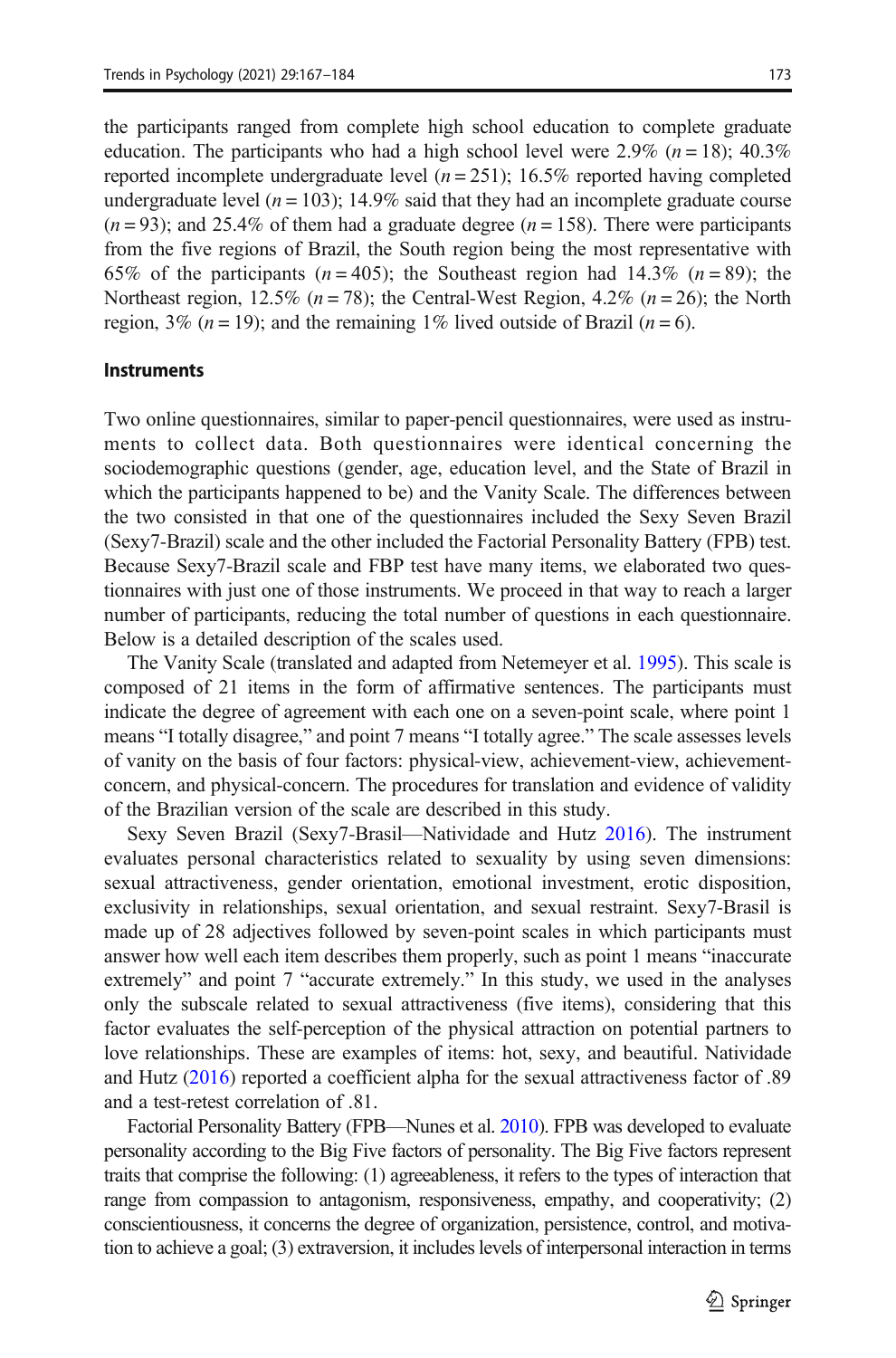of quantity and intensity, activity levels, and need for stimulation; (4) neuroticism, it refers to the level of emotional adjustment and instability, degree of reality, frustration tolerance and non-adaptive coping responses, levels of vulnerability, self-criticism and impulsivity, anxiety, and depression; and (5) openness, it refers to exploratory behaviors such as openness to new experiences and curiosity. The battery consists of 126 statements, and participants must judge on a seven-point scale how much each statement applies to them. Point 1 means "I absolutely do not identify with the sentence," and point 7 corresponds to "it describes me perfectly."

# Procedures

# **Translation**

Two bilingual researchers (Portuguese-English) who knew the purpose of the scale translated it separately. Also, the instrument was translated by a third bilingual researcher who did not know the purpose of the scale. A fourth bilingual researcher compiled the three versions. Then, two bilingual researchers conjointly verified the adequacy of this compiled version, comparing the translated items' content with the original version of the scale. These researchers made minor adjustments to make the items clearer and consistent with the original version. The final version of the scale was then empirically tested in this study.

# **Ethical**

The research followed the ethical recommendations in Brazil and was approved by the Ethics Committee for Research with Human Beings at the Universidade Federal do Rio Grande do Sul (protocol number 21792). Informed consent was obtained from all individual participants included in the study.

# Data Collection

The two questionnaires were hosted at different addresses on the Internet. The questionnaire containing Sexy7-Brasil was disclosed to potential participants through e-mail invitations and ads on social networking websites. The second questionnaire (which included the FPB) was made available just through e-mail invitations, which were forwarded to people other than those to whom the first questionnaire invitation was sent. Participants in this last questionnaire were asked to respond again to the Vanity Scale 2 months after providing their answers.

The first page of the questionnaires provided information about the research, the responsible researchers, the willingness to participate, and other ethical considerations. Those who agreed to participate in the study provided their consent by clicking on the accept option and then were directed to the other pages of the questionnaires. The research was conducted in accordance with the ethical guidelines of human research.

# Analyses

First, the answers of the two questionnaires were grouped in order to form a single database. Second, the cases with incomplete responses to the Vanity Scale were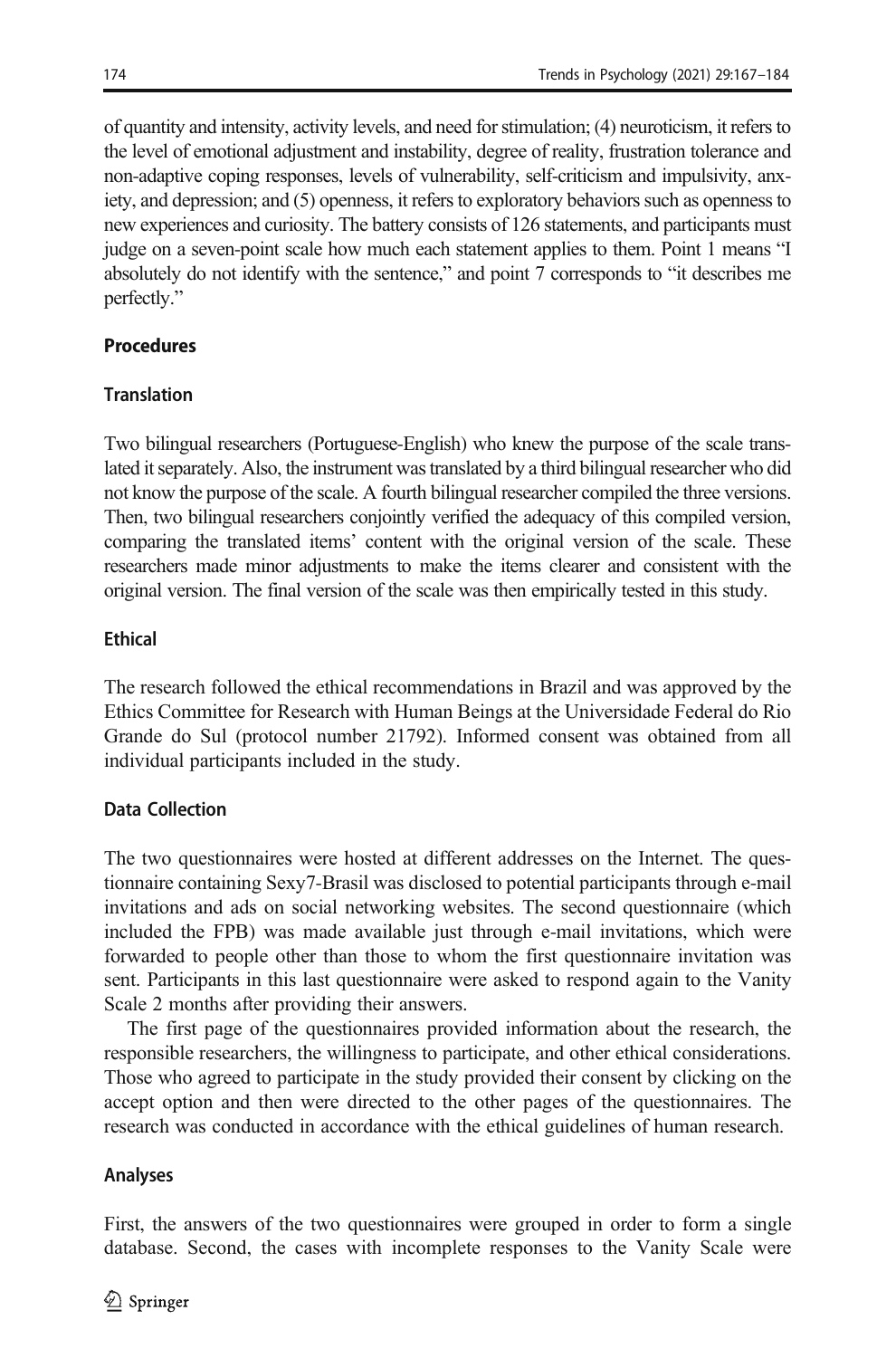excluded, thus avoiding the presence of missing cases in the analyses. In addition, participants who evidently responded randomly to the questions, for example, those who provided exactly the same answer to all questions, were removed from the database. After those procedures, we have reached the total of participants described before. Then, we performed confirmatory factorial analyses in order to compare the original four-factor scale model with three other possible structural configurations. These analyses were run with package lavaan version 0.6.3 (Rosseel [2012](#page-16-0)) in the software R version 3.5.3 (R Core Team [2019\)](#page-15-0). For all models examined, the covariance matrix was used to estimate the parameters, and the robust maximum likelihood estimator was chosen.

In the first model (A), we specified a structure of four factors, the items in each factor following the original scale (Netemeyer et al. [1995\)](#page-16-0). The second model (B) was specified for a single factor explaining all items. In the third model (C), two factors were specified, so those items related to physical composed one factor and items related to achievements the other one. In the fourth model (D), two factors were also specified; however, the items that configured one factor were those related to the physical-view and achievement-view, and the other factor was configured by items referring to the physical-concern and achievement-concern. The following indices were used as criteria of adjustment of the data to the models, as suggested by the specialized literature (Gana and Broc [2019](#page-16-0)): ratio between chi-square and degrees of freedom  $(\chi^2/df)$ , Comparative Fit Index (CFI), Goodness-of-Fit Index (GFI), Normed Fit Index (NFI), Tucker-Lewis Index (TLI), Root Mean Square Error of Approximation (RMSEA), and Akaike Information Criterion (AIC).

Looking for validity evidence based in relationship with other variables, we performed the Pearson correlation analyses between vanity factors, the Big Five factors of personality, and sexual attractiveness and MANOVAs for sexual and education level differences in vanity. In search of indices of reliability for the scale, we calculate alpha and omega coefficients with the package MBESS (Kelley [2019](#page-16-0)) version 4.6 in the software R (R Core Team [2019](#page-15-0)). Also, we calculate the Pearson correlation from a testretest procedure to Vanity Scale, 2-month interval period.

### Results

### Structure and Precision

The adjustment indices obtained with the confirmatory factor analysis for each model can be seen in Table [1.](#page-9-0) It can be observed that the four-factor structure, like the original scale, presents the best adjustment compared to the other possible models. Also, the indices obtained for the four-factor model, when considered together, suggest a suitable factorial structure for the instrument, considering that  $\chi^2/df < 5$ ; RMSEA < .08; CFI, TLI, NFI, and  $GF \geq .90$ ; and CAIC with the lowest value among the models tested.

Table [2](#page-10-0) presents the factor loadings of items, the correlation between factors, and the coefficients of reliability. The factor loadings were all above .50, except for one item that factor loading was .47. The factors presented adequate indices of internal consistency, with values ranged from .74 to .91. The temporal consistency indices, the test and re-test with a two-month interval between applications, ranging from .74 to .87.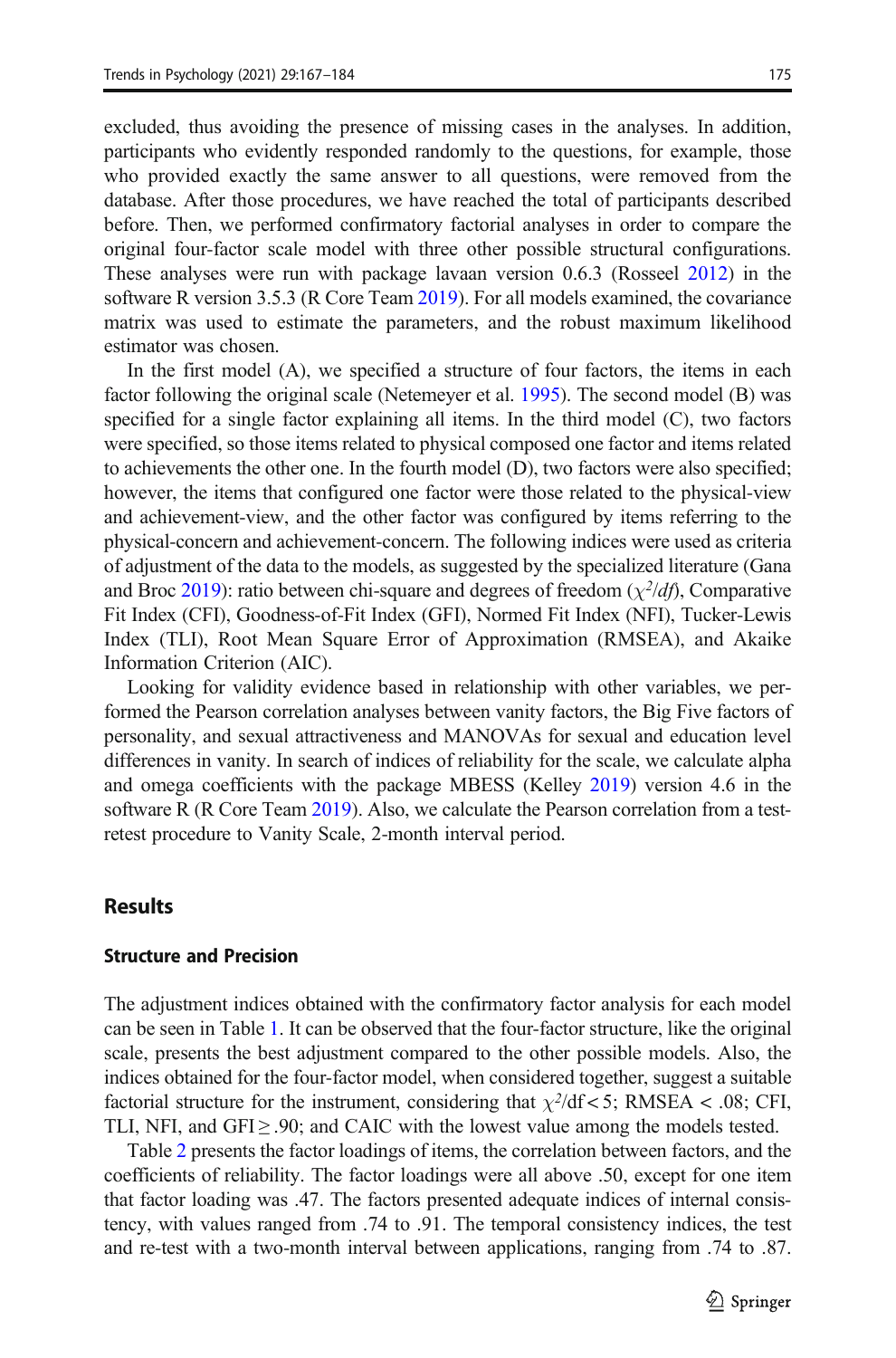|              | А               | B             | $\mathcal{C}$ | D             |
|--------------|-----------------|---------------|---------------|---------------|
| $\chi$ 2     | 576.4           | 2731.8        | 1739.0        | 1896.4        |
| df           | 183             | 189           | 188           | 188           |
| p            | $-.001$         | $-.001$       | < .001        | $-.001$       |
| $\chi$ 2/df  | 3.15            | 14.5          | 9.25          | 10.1          |
| <b>CFI</b>   | 0.93            | 0.51          | 0.71          | 0.67          |
| TLI          | 0.92            | 0.46          | 0.67          | 0.64          |
| <b>NFI</b>   | 0.90            | 0.49          | 0.68          | 0.65          |
| <b>GFI</b>   | 0.90            | 0.54          | 0.65          | 0.65          |
| <b>SRMR</b>  | 0.067           | 0.15          | 0.12          | 0.13          |
| <b>RMESA</b> | 0.066           | 0.17          | 0.13          | 0.14          |
| IC90% RMESA  | $0.060 - 0.072$ | $0.16 - 0.17$ | $0.12 - 0.14$ | $0.13 - 0.14$ |
| <b>AIC</b>   | 44,410.4        | 47,217.5      | 45,872.5      | 46,097.4      |

<span id="page-9-0"></span>Table 1 Indices of the confirmatory factorial analyses for the four tested models

 $N = 623$ . A, four factors, model specified with the items composing each factor according to the original version of the scale (Netemeyer et al. [1995](#page-16-0)). B, a single factor. C, two factors, model specified with the items related to physical composing one factor and the items related to achievements the other factor. D, two factors, model specified with the items referring to the physical-view and achievement-view composing one factor and the items referring to the physical-concern and achievement-view the other factor. The robust maximum likelihood estimator was used

This set of information, considering that all values are greater than .70, suggests satisfactory precision for the instrument (DeVellis [2016](#page-15-0)).

## Relations with Other Variables

Correlations were run between vanity factors, sexual attractiveness, and five personality dimensions in order to test the relationships between the constructs. Pearson's correlation values can be seen in Table [3](#page-11-0). As expected, correlations with sexual attractiveness were positive and higher with factors related to appearance as the factor 1 (physicalview) and the factor 4 (physical-concern). Regarding personality factors, as it was also expected, we found positive correlations of extraversion with three dimensions of vanity, being the strongest with factor 1 (physical-view), positive correlations of neuroticism with concern-related vanity factors, and stronger positive correlations of conscientiousness with factor 2 (achievement-view). Last, the negative correlations of vanity factors with the age variable are highlighted, being higher among the concernrelated factors.

# Differences Between Groups

Since the vanity factors correlated with the age of participants, age was included as a covariate in all analyses of mean differences between groups. At first, gender differences were tested for vanity through a MANOVA. The results indicated significant differences between men and women for the construct, Wilks  $\lambda = 0.96$ ;  $F(4, 617) =$ 6.36,  $p < 0.001$ . The univariate tests carried out showed that for the factor 1 (physical-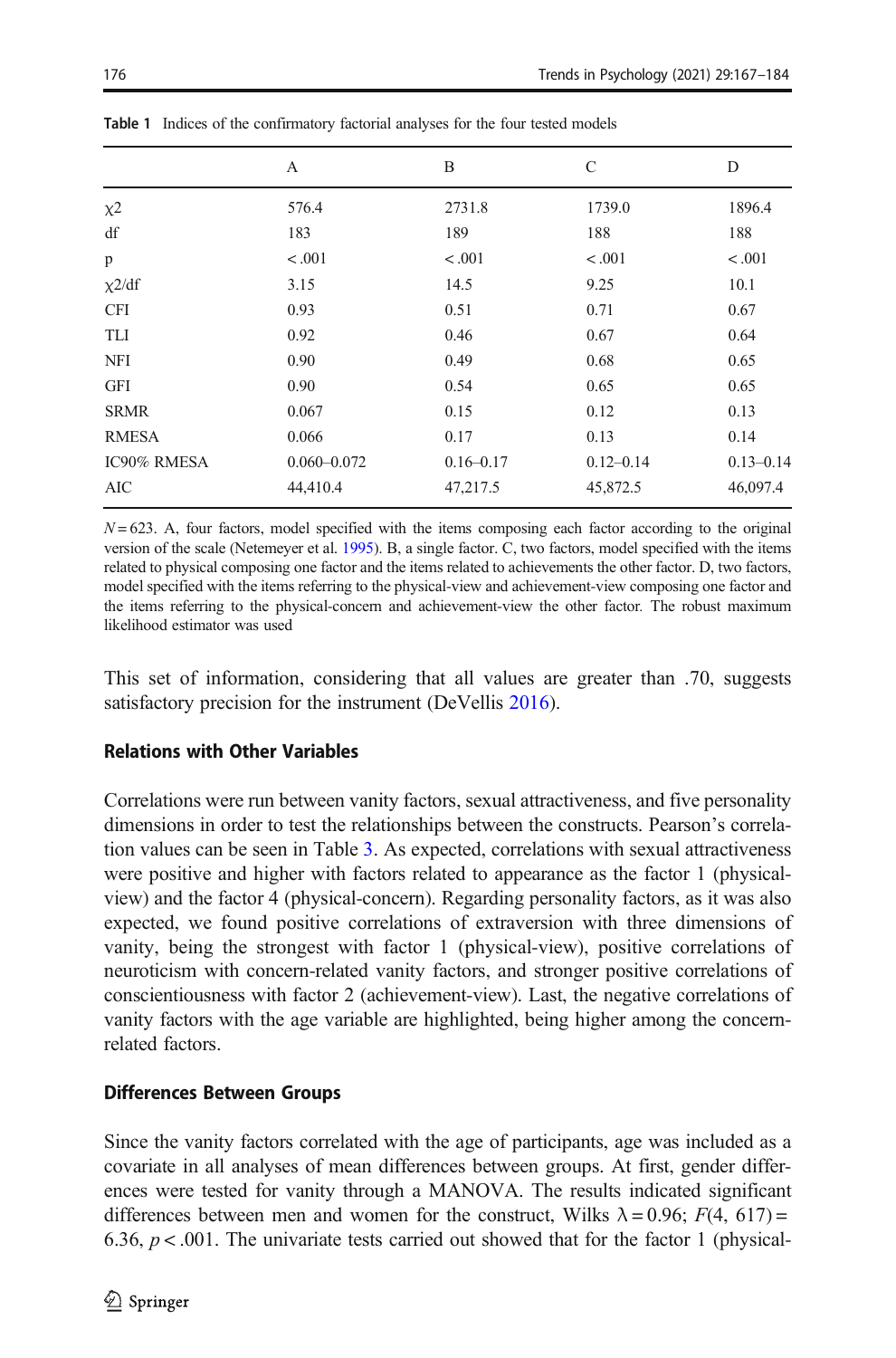<span id="page-10-0"></span>

|  | Table 2 Factor loadings of the items and other psychometric properties |  |  |  |  |
|--|------------------------------------------------------------------------|--|--|--|--|
|--|------------------------------------------------------------------------|--|--|--|--|

| <b>Items</b>                                                                         | F1          | F <sub>2</sub> | F3          | F4          |
|--------------------------------------------------------------------------------------|-------------|----------------|-------------|-------------|
| 9. My looks are very appealing to others                                             | .85         |                |             |             |
| 3.I have the type of body that people want to look at                                | .84         |                |             |             |
| 5. People notice how attractive I am                                                 | .83         |                |             |             |
| 20. My body is sexually appealing                                                    | .81         |                |             |             |
| 6.I am a very good-looking individual                                                | .76         |                |             |             |
| 17. People are envious of my good looks                                              | .65         |                |             |             |
| 7.I am a good example of professional success                                        |             | .90            |             |             |
| 12. In a professional sense, I am a very successful person                           |             | .84            |             |             |
| 2. Others wish they were as successful as me                                         |             | .73            |             |             |
| 13. My achievements are highly regarded by others                                    |             | .66            |             |             |
| 14.I am an accomplished person                                                       |             | .61            |             |             |
| 11.I want my achievements to be recognized by others                                 |             |                | .79         |             |
| 18.I want others to look up to me because of my accomplishments                      |             |                | .76         |             |
| 10. Achieving greater success than my peers is important to me                       |             |                | .55         |             |
| 16. Professional achievements are an obsession with me                               |             |                | .50         |             |
| 19.I am more concerned with professional success than most people I<br>know          |             |                | .47         |             |
| 21. I am very concerned about my appearance                                          |             |                |             | .82         |
| 1. The way I look is extremely important to me                                       |             |                |             | -82         |
| 15. It is important that I always look good                                          |             |                |             | .77         |
| 4. Looking my best is worth the effort                                               |             |                |             | .69         |
| 8.I would feel embarrassed if I was around people and did not look my<br><b>best</b> |             |                |             | .66         |
| Factors correlation                                                                  |             |                |             |             |
| F1                                                                                   | 1           |                |             |             |
| F2                                                                                   | .35         | 1              |             |             |
| F3                                                                                   | .27         | .43            | 1           |             |
| F4                                                                                   | .54         | .16            | .49         | 1           |
| Cronbach's Alpha                                                                     | .91         | .86            | .74         | .87         |
| CI 95% for Alpha coefficient                                                         | $.89 - .92$ | $.84 - .88$    | $.71 - .78$ | $.85 - .88$ |
| McDonald's Omega                                                                     | .91         | .87            | .74         | .87         |
| CI 95% for Omega coefficient                                                         | $.90 - .92$ | $.85 - .89$    | $.71 - .78$ | $.85 - .88$ |
| Test-retest correlation <sup>a</sup> ( $n = 68$ )                                    | .87         | .74            | .76         | .80         |
| $\overline{M}$                                                                       | 3.75        | 4.45           | 4.81        | 4.14        |
| SD                                                                                   | 1.38        | 1.26           | 1.17        | 1.46        |

N = 623. F1, physical-view; F2, achievement-view; F3, achievement-concern; F4, physical-concern. CI confidence interval

<sup>a</sup> 2-month interval

view), women presented a higher mean  $(M = 3.91, SD = 1.35)$  than men  $(M = 3.45,$  $SD = 1.37$ ,  $F(1, 620) = 15.7$ ,  $p < .001$ ,  $d = 0.33$ . In factor 2 (achievement-view), the gender differences were not significant,  $F(1,620) = 0.62$ ;  $p = .43$ ,  $d = 0.07$  nor were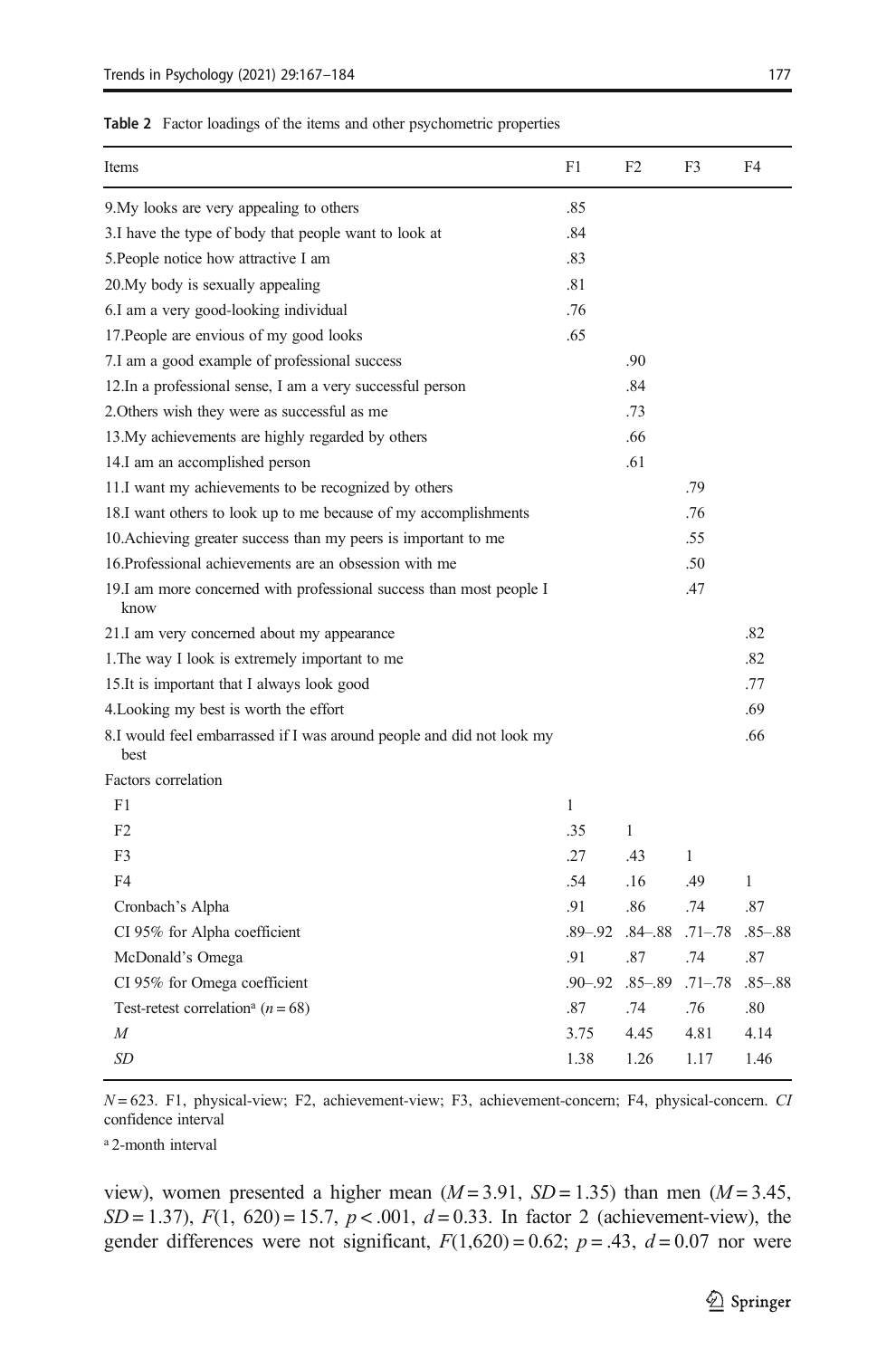|                                    |          | 2        | 3        | $\overline{4}$ |
|------------------------------------|----------|----------|----------|----------------|
| 1. Physical-view                   |          |          |          |                |
| 2. Achievement-view                | $.36**$  |          |          |                |
| 3. Achievement-concern             | $.26**$  | $.41**$  |          |                |
| 4. Physical-concern                | $.48**$  | $.15***$ | $.44**$  |                |
| Sexual attractiveness <sup>a</sup> | $.74**$  | $.26**$  | $.16***$ | $.35***$       |
| Neuroticism <sup>b</sup>           | .06      | $-.17$   | $.29**$  | $.21*$         |
| Extraversion <sup>b</sup>          | $.45**$  | $.29**$  | .14      | $.26**$        |
| Agreeablenessb                     | .03      | .09      | $-.20*$  | .003           |
| Consectionusness <sup>b</sup>      | $.18*$   | $.44**$  | $.26**$  | $.19*$         |
| Opennessb                          | $.19*$   | $-.03$   | .02      | .07            |
| Age                                | $-.11**$ | .05      | $-.26**$ | $-.20**$       |

<span id="page-11-0"></span>Table 3 Correlations between vanity, sexual attractiveness, and personality

 $N = 623$ 

 $a_n = 500, 67\%$  women

 $b_n = 114, 59\%$  women

#### $*p < .05$

significant the gender differences for factor 3 (achievement-concern),  $F(1, 620) = 2.70$ ,  $p = .10$ ,  $d = 0.13$ . For factor 4 (physical-concern), women  $(M = 4.24, SD = 1.43)$  scored higher than men ( $M = 3.95$ ,  $SD = 1.48$ ),  $F(1, 620) = 5.67$ ,  $p = .018$ ,  $d = 0.20$ .

Lastly, the mean differences in vanity between participants of five levels of education were tested. Considering the gender differences found for vanity, the interaction of sex and levels of education was tested, and there was no interaction between these variables for vanity levels, Wilks  $\lambda = 0.98$ ,  $F(16, 1861) = 0.92$ ,  $p = .55$ . On the other hand, there were significant differences in vanity between the groups formed by levels of education, Wilks  $\lambda = 0.90$ ;  $F(16, 1861) = 3.87$ ,  $p < .001$ . The univariate tests showed that for the factor 1 (physical-view) and for the factor 4 (physical-concern), there were no differences between the groups, respectively,  $F(4, 612) = 0.08$ ,  $p = .99$  and  $F(4, 612) = 0.08$  $612$ ) = 0.86, p = .49. However, for the factor 2 (achievement-view) and for the factor 3 (achievement-concern), the differences between groups were significant: factor 2,  $F(4)$ ,  $612$ ) = 10.4, p < .001 and factor 3,  $F(4, 612)$  = 4.15, p = .003. The post hoc analyses, least significant difference method, indicated that in factor 2, those with a complete and incomplete graduate level presented higher means than all the other groups. For factor 3, only the participants with complete graduate level presented higher mean than all the other groups. Figure [1](#page-12-0) shows the differences between means for the groups formed by the levels of education.

### **Discussion**

The results presented in this research reveal a suitable Vanity Scale for the Brazilian context, with evidences of validity and satisfactory precision indices. The four-factor

<sup>\*\*</sup> $p < .01$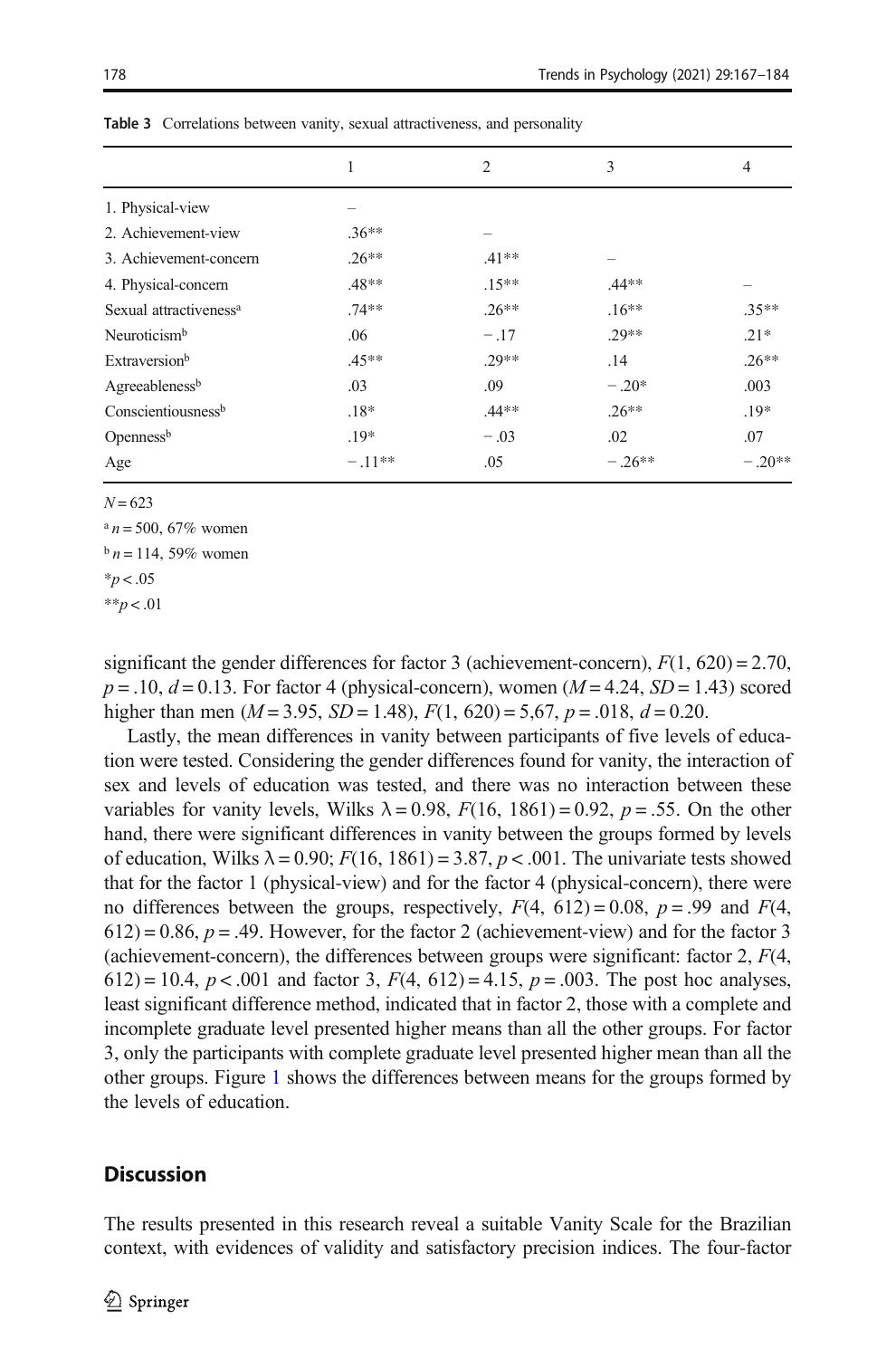<span id="page-12-0"></span>

Fig. 1 Means of vanity factors according to levels of education. a, mean of this education level significantly different from the others in this factor,  $p < 0.05$ . b, means of these education levels significantly different from the others in this factor,  $p < 0.05$ . The means are adjusted according to age of participants' covariate

structure found for the scale was tested through confirmatory analyses and was consonant with the original instrument (Netemeyer et al. [1995\)](#page-16-0). Reliability indicators were also adequate, including satisfactory indices of internal consistency and temporal consistency (DeVellis [2016](#page-15-0)). Furthermore, the relations of vanity with other variables occurred according to the theoretical hypotheses. It should be emphasized that all the evidence was found for a sample with certain peculiarities, for example, high level of education, and that this sample is not representative of the Brazilian population. New studies may seek evidence of scale validity in participants with other characteristics.

Although other studies have tested relationships between vanity and the Big Five personality factors (e.g., Egan and McCorkindale [2007](#page-16-0); LeBel [2003](#page-16-0)), studies using the four Vanity Scale factors to test these relationships were not found. The use of different measures to access vanity (e.g., LeBel [2003](#page-16-0)) and a greater emphasis on female and on the physical appearance dimensions (e.g., Avelar and Veiga [2013;](#page-15-0) Sayon [2017;](#page-16-0) Strehlau et al. [2015](#page-17-0)) have resulted in a still scarce knowledge about some variables. In this sense, this research provides important contributions, testing relations still rarely investigated, including men and women as participants, and maintaining the items that compose the four factors of the Vanity Scale.

Regarding the relationship between vanity and other variables, the strongest correlation occurred between the dimension of physical-view and sexual attractiveness. That positive correlation was expected since both factors are related to a positive assessment of one's own physical attributes (Natividade and Hutz [2016;](#page-16-0) Netemeyer et al. [1995\)](#page-16-0). Thus, that result is an important evidence of validity for the adapted scale. The factor extraversion, conscientiousness, and neuroticism were also correlated with vanity in the expected directions. In keeping with the idea that extraverted people would be quite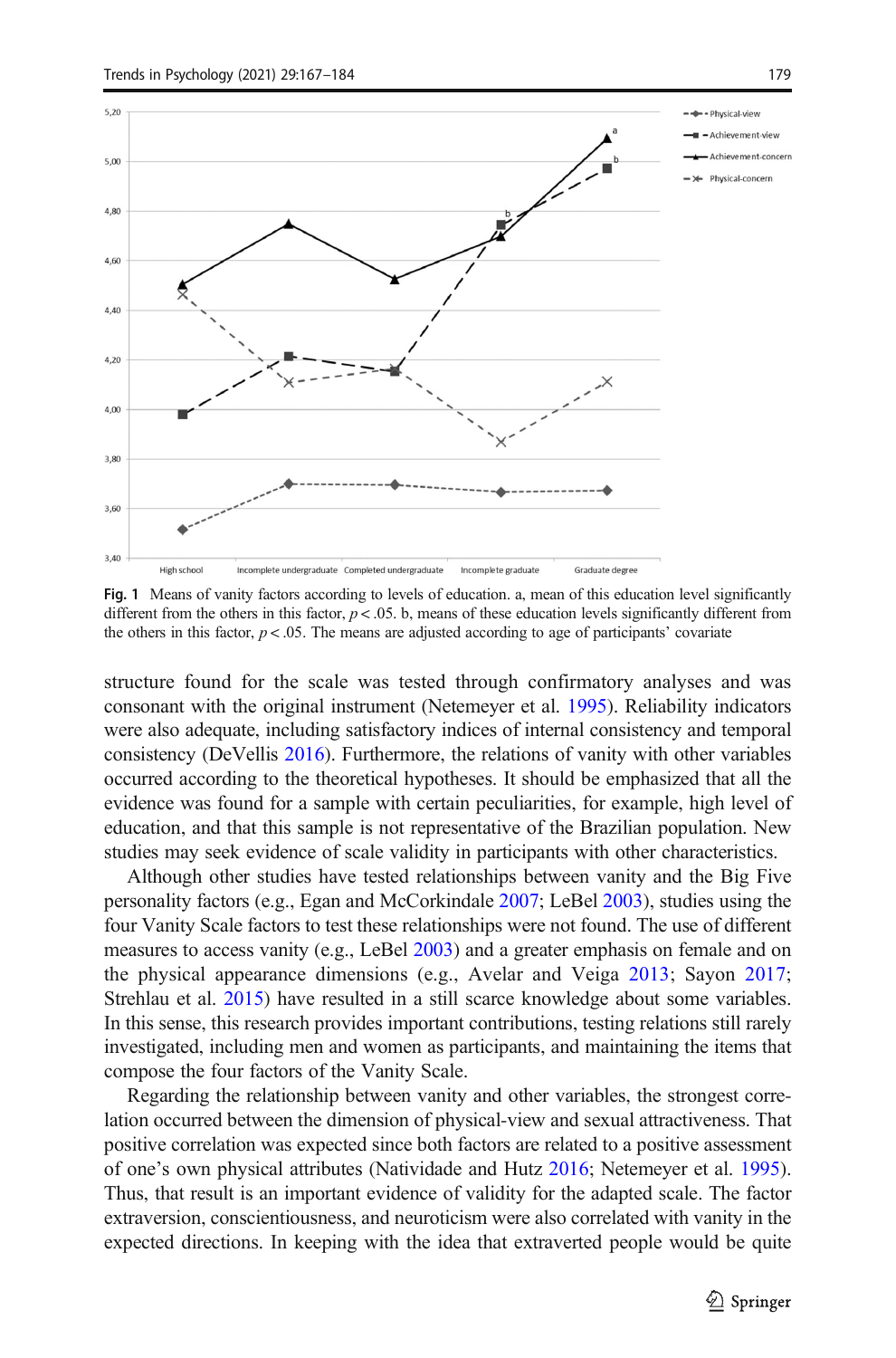vain in order to make sure they will be admired and sought by other people, aiming at constant social stimulation (Nunes et al. [2010](#page-16-0)), positive correlations between extraversion and the three dimensions of vanity were found. Conscientiousness was in turn positively related to the factors associated with one's own achievements, possibly due to those people's tendency to pursue their goals until they succeed in attaining them (Nunes et al. [2010](#page-16-0)). Lastly, results involving the neuroticism factor may indicate that aspects of insecurity and fear of abandonment, which are striking in this personality factor (Nunes et al. [2010\)](#page-16-0), would also be present in people who worry excessively about their own attributes.

The results of vanity and age relationships suggest variations in vanity levels throughout the life cycle. As people age, they become less concerned about their own attributes, including physical appearance and personal accomplishments, and have a less positive view of their appearance. Similar results on physical appearance dimensions had previously been found (e.g., Mowen et al. [2009](#page-16-0); Strehlau et al. [2010\)](#page-16-0). As a possible explanation for lower levels of concern, it seems to be most likely that aging people would have achieved their professional and personal goals and consequently could care less about these aspects of life. At the same time, the physical changes brought about by the aging process would be more evident in those people, and this could result in a less positive view of their appearance. Other studies may delve into this issue through a longitudinal design to eliminate potential cohort effects.

Gender differences in levels of concern for one's own physical appearance reinforced what has been found in the literature that women have higher levels of concern than men (Mowen et al. [2009](#page-16-0); Wang and Waller [2006](#page-17-0); Workman and Lee [2011\)](#page-17-0). This may be the basis of some behaviors more often observed in the female population, such as the consumption of cosmetics and the search for cosmetic surgeries (ISAPS [2016\)](#page-16-0). Women also had a significantly higher mean in the positive view dimension about their own appearance. While this result reinforces what has been found previously (e.g., Workman and Lee [2011\)](#page-17-0), it also contradicts other outcomes (e.g., Durvasula and Lysonski [2008\)](#page-15-0). In the other dimensions of vanity, no significant gender differences were found. Contrary to what was expected, men did not present higher means in the dimensions that refer to personal achievement. Although there is consistent theoretical support for the hypothesis that men would be more conceited about their own achievements (see Buss and Schmitt [2019](#page-15-0)), this result has not been found in previous studies (e.g., Wang and Waller [2006](#page-17-0)).

On the one hand, no gender differences in these dimensions could indicate important social changes to the effect that men and women are becoming equally concerned for their own achievements, as advocated by Durvasula and Lysonski [\(2008\)](#page-15-0). On the other hand, when evolutionary aspects are taken into account, this outcome may point, in fact, to an important limitation of studies that investigate gender differences in levels of vanity, including this research. Although women in general are more attracted by status and technical skills, women who prefer short-term relationships tend to attach greater importance to physical appearance in the selection of loving partners (Buss and Schmitt [2019\)](#page-15-0). As a consequence, men who are more willing to engage in short-term relationships (casual sex) would be more committed to investing in their own physical attractiveness (Buss and Schmitt [2019](#page-15-0)). This is a most striking feature in young adults (Fielder and Carey [2010](#page-16-0)), who are usually the majority in research samples in psychology. In this respect, future studies may control the participants' sociosexual orientation (Penke and Asendorpf [2008\)](#page-16-0) to clarify this issue.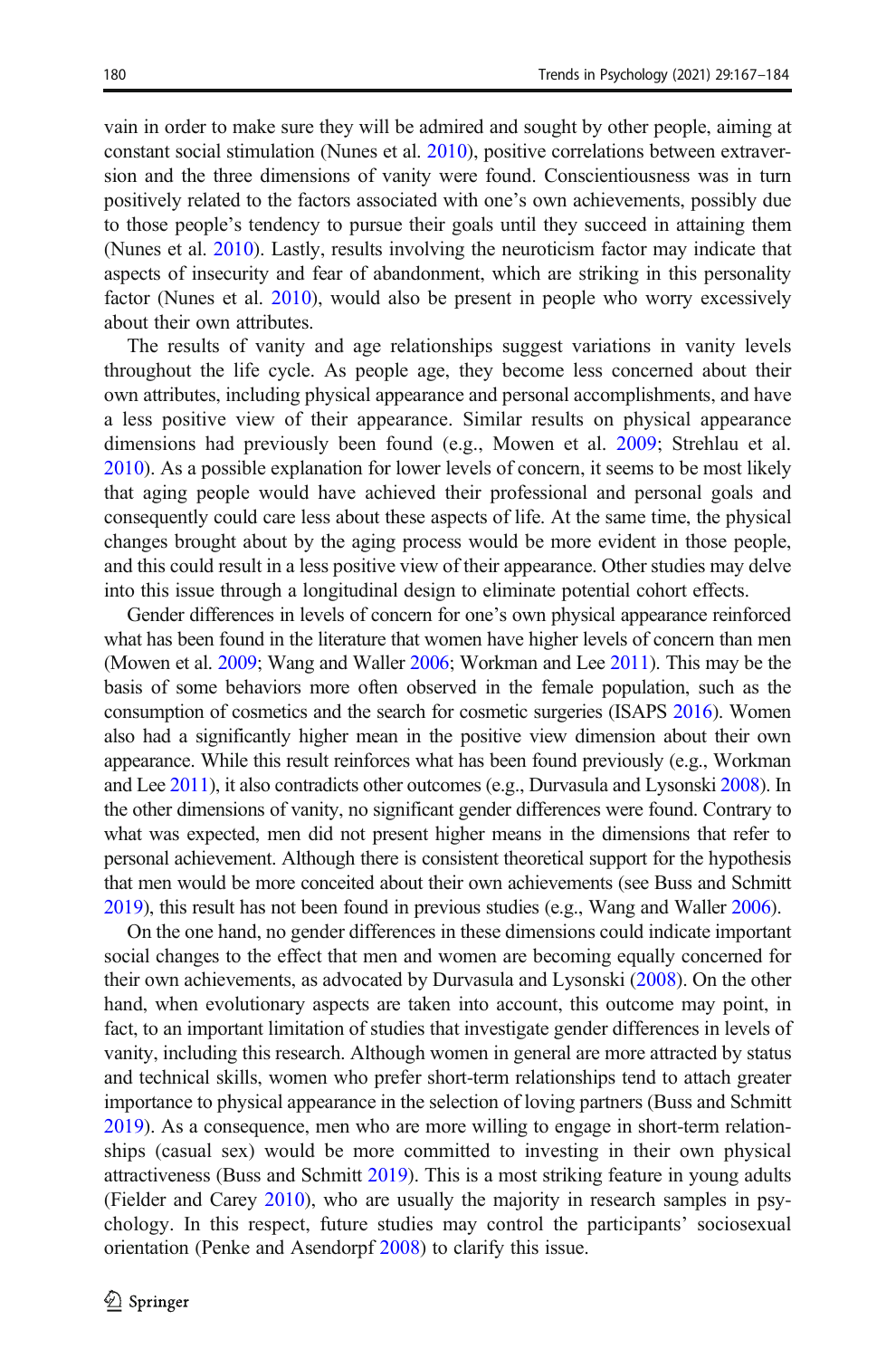Still, regarding the differences between groups, people with higher levels of education presented significantly higher levels of vanity in the dimensions that refer to personal achievements. It is possible that people more actively involved in the academic-scientific milieu (i.e., incomplete and complete graduate studies) are more concerned for success and prouder of their personal and professional track records due to specific aspects of these levels of education, such as the required vast academic production and the pursuit of academic excellence. In the physical appearance dimensions, no significant differences were found, and there was no confirmation that people with lower levels of education would be more concerned for their physical appearance (as found by Strehlau et al. [2010\)](#page-16-0). However, these results should be interpreted with caution, considering that the number of participants with lower level of education (i.e., up to complete secondary school) was very small in this study. Other studies may reinvestigate this question, with a more diversified sample.

Some interesting investigation possibilities are created as a consequence of this research. For example, it is known that vanity is related to other personality traits, such as narcissism and the factors that make up the Big Five model (Egan and McCorkindale [2007;](#page-16-0) Netemeyer et al. [1995\)](#page-16-0). However, it is not yet known to what extent vanity would contribute to the explanation of psychological variables other than those already explained by these personality traits. Future studies may test the predictive power of vanity over other variables like, for example, self-esteem and subjective well-being. At the same time, these studies could test the predictive power on other variables besides narcissism and the Big Five factors. Thus, it will be possible to identify whether vanity can be considered as an independent psychological construct and having a unique predictive power over other variables or whether it could actually be reduced to a combination of more basic personality traits.

A suitable Vanity Scale for Brazilian men and women also makes it possible to conduct cross-cultural studies that compare the vanity levels of Brazilians with those manifested by other nationalities. Levels of concern for one's own attributes tend to be higher in collectivist cultures than in individualist ones (Wang and Waller [2006](#page-17-0)). It should be noted that Brazil is considered a predominantly collectivist country (see Hofstede Insights [2019](#page-16-0)). In these contexts, besides being more concerned about the opinion of others, people would be more likely to compare their appearance with other people's looks to make sure they are not too far removed from the socially accepted norm (Jung and Lee [2006](#page-16-0)). It is possible that social comparison helps to explain individual variations in vanity levels as well, since people in the habit of comparing themselves would present higher levels of concern about their own attributes, a question that may be investigated in the future.

It seems that there are positive and negative social consequences arising from high levels of vanity. On the one hand, strong correlations with variables such as narcissism (Netemeyer et al. [1995](#page-16-0)), conspicuous consumption (Abrar et al. [2019](#page-15-0); Phang et al. [2016\)](#page-16-0), and search for cosmetic surgical procedures (Strehlau et al. [2015\)](#page-17-0) seem to indicate that high levels of vanity can be harmful; however, the positive view dimensions are related to variables generally associated with positive outcomes, such as high levels of extraversion (Egan and McCorkindale [2007](#page-16-0)), self-esteem (Avelar and Veiga [2013\)](#page-15-0), and self-efficacy (Mowen et al. [2009\)](#page-16-0). Apart from what is commonly speculated about vanity being essentially good or bad, these results seem to indicate the need to understand the specific outcomes of each dimension of vanity, treating them as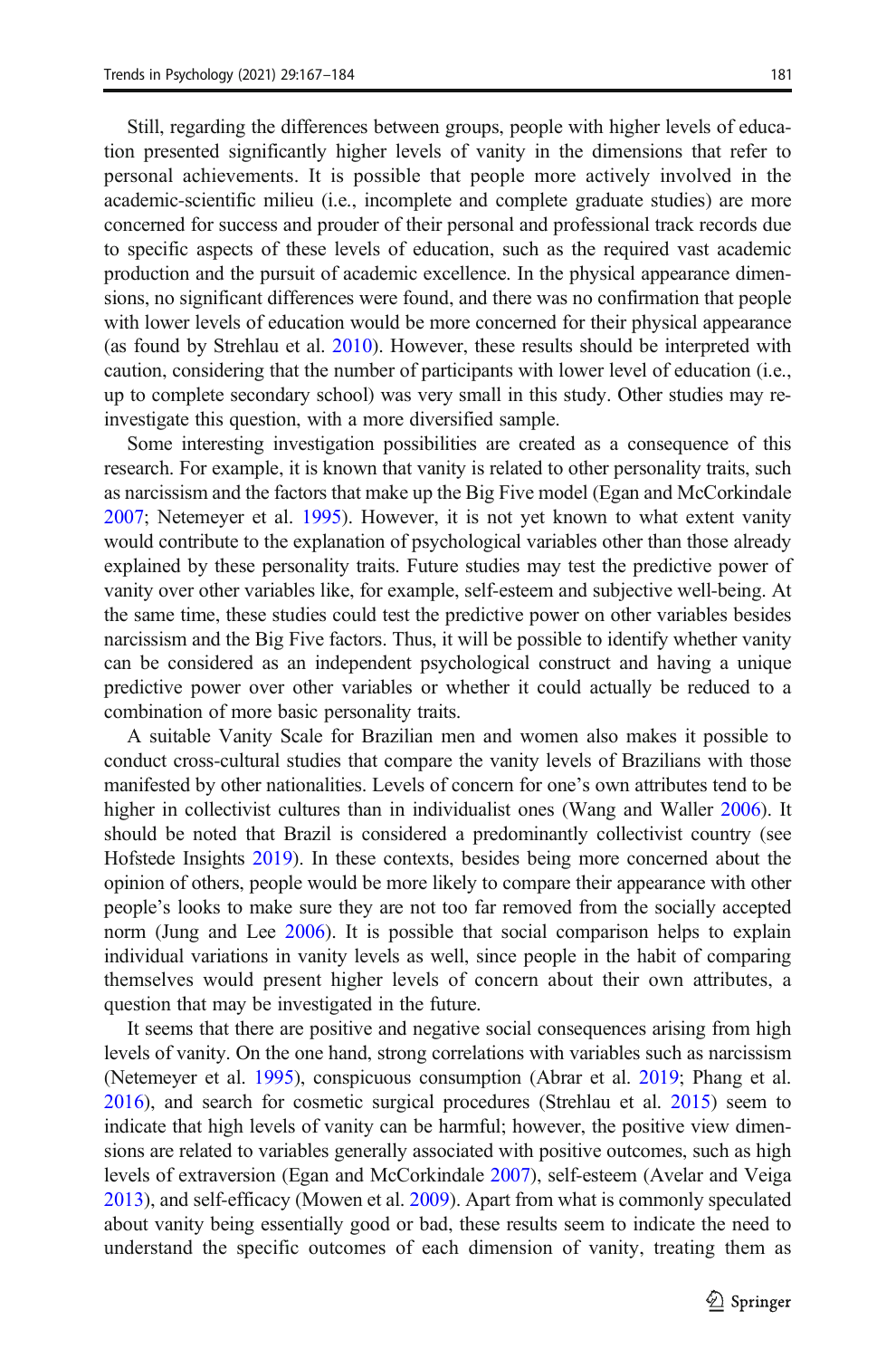<span id="page-15-0"></span>independent aspects of the same phenomenon. One possibility for future research would be to investigate the impacts of vanity on variables associated with well-being, trying to understand under what conditions and to what extent each vanity factor would or would not contribute to the maintenance of psychological health.

Although we have found satisfactory evidence of validity for the Vanity Scale adapted to the Brazilian context, some limitations must be considered when interpreting the results. One of the main limitations concerns the sample used to search for evidence of validity. This study was conducted mostly with highly educated people, probably with high income, most of them from the south of Brazil. These characteristics of the sample do not reflect the reality of the majority of the Brazilian population. This limitation implies that the evidence found concerns a specific population, with the characteristics of our sample. Future research may look for evidence of the validity of this instrument for Brazilians with other social characteristics, for example, with low education.

#### Compliance with Ethical Standards

The research followed the ethical recommendations in Brazil and was approved by the Ethics Committee for Research with Human Beings at the Universidade Federal do Rio Grande do Sul (protocol number 21792). Informed consent was obtained from all individual participants included in the study.

Conflict of Interest The authors declare that they have no conflict of interest.

### References

- Abrar, M., Bashir, M., Shabbir, R., Haris, M., & Saqib, S. (2019). Role of personality and social factors towards purchase of luxury clothing in online settings: Moderating role of vanity. European Online Journal of Natural and Social Sciences, 8(1), 42–51 Retrived from [http://european-science.com/eojnss\\_](http://european-science.com/eojnss_proc/article/view/5641) [proc/article/view/5641.](http://european-science.com/eojnss_proc/article/view/5641)
- American Psychiatric Association. (2014). Manual diagnóstico e estatístico de transtornos mentais: DSM-5 (5ª ed.) [Diagnostic and Statistical Manual of Mental Disorders 5th ed.]. Porto Alegre: Artmed.
- Avelar, C., & Veiga, R. (2013). Como entender a vaidade feminina utilizando a autoestima e a personalidade [how to understand women's vanity using self-steem and personality]. REA-Revista de Administração de Empresas, 53(4), 338–349. <https://doi.org/10.1590/S0034-75902013000400002>.
- Brazilian Industry Association of Toiletries, Perfumes and Cosmetics (ABIHPEC). (2018). Caderno de tendências higiene pessoal, perfumaria e cosméticos 2019–2020 [Trends notebook personal hygiene, perfumery and cosmetics 2019–2020]. Retrieved from [https://abihpec.org.br/publicacao/caderno-de](https://abihpec.org.br/publicacao/caderno-de-tendencias-2019-2020/)[tendencias-2019-2020/](https://abihpec.org.br/publicacao/caderno-de-tendencias-2019-2020/).
- Buss, D. M., & Penke, L. (2015). Evolutionary personality psychology. In M. Mikulincer, P. R. Shaver, M. L. Cooper, & R. J. Larsen (Eds.), APA handbooks in psychology. APA handbook of personality and social psychology, Vol. 4. Personality processes and individual differences (pp. 3–29). American Psychological Association. [https://doi.org/10.1037/14343-001.](https://doi.org/10.1037/14343-001)
- Buss, D. M., & Schmitt, D. P. (2019). Mate preferences and their behavioral manifestations. Annual Review of Psychology, 70, 1–23. <https://doi.org/10.1146/annurev-psych-010418-103408>.
- R Core Team (2019). R: A language and environment for statistical computing. R Foundation for statistical computing, Vienna, Austria. URL [https://www.R-project.org/.](https://www.r-project.org/)
- DeVellis, R. F. (2016). Scale development: Theory and applications (Fourth edition). Thousand Oaks: Sage Publications.
- Durvasula, S., & Lysonski, S. (2008). A double-edged sword: Understanding vanity across cultures. Journal of Consumer Marketing, 25(4), 230–244. [https://doi.org/10.1108/07363760810882425.](https://doi.org/10.1108/07363760810882425)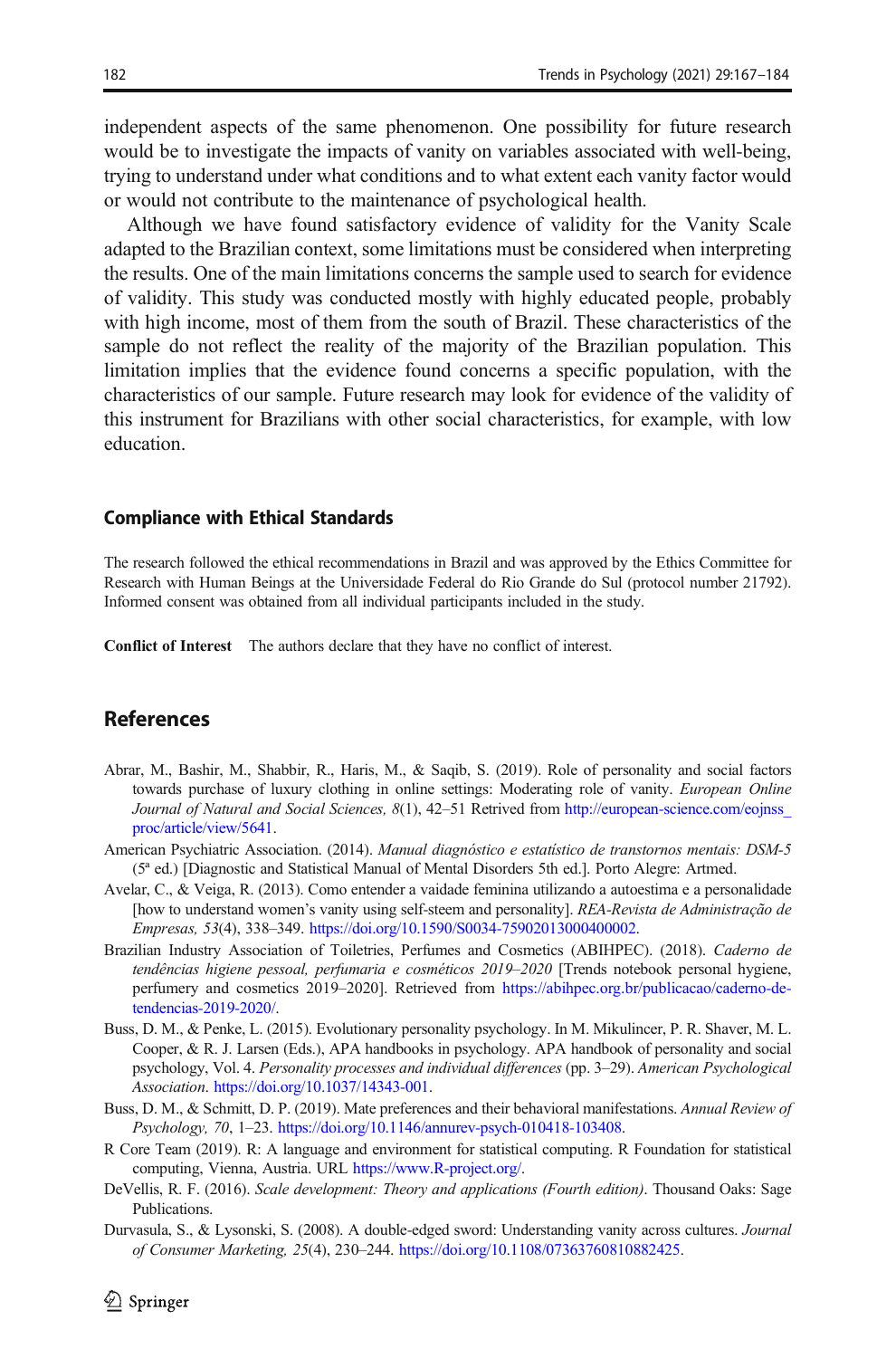- <span id="page-16-0"></span>Durvasula, S., Lysonski, S., & Watson, J. (2001). Does vanity describe other cultures? A cross cultural examination of the vanity scale. Journal of Consumer Affairs, 35, 180–199. [https://doi.org/10.1111/j.](https://doi.org/10.1111/j.1745-6606.2001.tb00108.x) [1745-6606.2001.tb00108.x.](https://doi.org/10.1111/j.1745-6606.2001.tb00108.x)
- Egan, V., & McCorkindale, C. (2007). Narcissism, vanity, personality and mating effort. Personality and Individual Differences, 43(8), 2105–2115. [https://doi.org/10.1016/j.paid.2007.06.034.](https://doi.org/10.1016/j.paid.2007.06.034)
- Fielder, R. L., & Carey, M. P. (2010). Predictors and consequences of sexual "hookups" among college students: A short-term prospective study. Archives of Sexual Behavior, 39(5), 1105–1119. [https://doi.org/](https://doi.org/10.1007/s10508-008-9448-4) [10.1007/s10508-008-9448-4.](https://doi.org/10.1007/s10508-008-9448-4)
- Gana, K., & Broc, G. (2019). Structural equation modeling with lavaan. Hoboken: Wiley-ISTE.
- Haferkamp, N., Eimler, S. C., Papadakis, A.-M., & Kruck, J. V. (2012). Men are from Mars, women are from Venus? Examining gender differences in self-presentation on social networking sites. Cyberpsychology, Behavior and Social Networking, 15, 91–98. [https://doi.org/10.1089/cyber.2011.0151.](https://doi.org/10.1089/cyber.2011.0151)
- Hofstede Insights. (2019). Country Comparison. Retrieved from [https://www.hofstede-insights.com/country](https://www.hofstede-insights.com/country-comparison/brazil/)[comparison/brazil/](https://www.hofstede-insights.com/country-comparison/brazil/).
- Houaiss, A. (2002). Dicionário eletrônico Houaiss da língua portuguesa [Houaiss electronic dictionary of the Portuguese language]. Rio de Janeiro: Objetiva.
- International Society of Aesthetic Plastic Surgery. (2018). ISAPS International survey on aesthetic/cosmetic procedures Performed in 2017. Retrieved from [https://www.isaps.org/wp-content/uploads/2018/10/](https://www.isaps.org/wp-content/uploads/2018/10/ISAPS_2017_International_Study_Cosmetic_Procedures.pdf) [ISAPS\\_2017\\_International\\_Study\\_Cosmetic\\_Procedures.pdf.](https://www.isaps.org/wp-content/uploads/2018/10/ISAPS_2017_International_Study_Cosmetic_Procedures.pdf)
- International Society of Aesthetic Plastic Surgery (ISAPS). (2016). Quick facts: highlights of the ISAPS 2015 Statistics on Cosmetic Surgery. Retrieved from [https://www.isaps.org/wp-content/uploads/2017/10/](https://www.isaps.org/wp-content/uploads/2017/10/ISAPSQuickFactsMS_V6-1-1.pdf) [ISAPSQuickFactsMS\\_V6-1-1.pdf](https://www.isaps.org/wp-content/uploads/2017/10/ISAPSQuickFactsMS_V6-1-1.pdf).
- Jung, J., & Lee, S. (2006). Cross-cultural comparisons of appearance self-schema, body image, self-esteem, and dieting behavior between Korean and U.S. women. Family and Consumer Sciences Research Journal, 34(4), 350–365. <https://doi.org/10.1177/1077727X06286419>.
- Kelley, K. (2019). MBESS: The MBESS R package. R package version 4.6.0
- LeBel, E. P. (2003). A broad conceptualization: The vanity construct re-examined. Unpublished manuscript, University of Waterloo, Canada.
- Mowen, J. C., Longoria, A., & Sallee, A. (2009). Burning and cutting: Identifying the traits of individuals with an enduring propensity to tan and to undergo cosmetic surgery. Journal of Consumer Behaviour, 8(5), 238–251. <https://doi.org/10.1002/cb.284>.
- Natividade, J. C., Barros, M. C., & Hutz, C. S. (2012). Influência da flexão de gênero dos adjetivos em instrumentos psicológicos em português [the influence of adjectives gender flexion in psychological instruments in Portuguese]. Avaliação Psicológica, 11(2), 259–264 Retrieved from [http://pepsic.bvsalud.](http://pepsic.bvsalud.org/pdf/avp/v11n2/v11n2a11.pdf) [org/pdf/avp/v11n2/v11n2a11.pdf.](http://pepsic.bvsalud.org/pdf/avp/v11n2/v11n2a11.pdf)
- Natividade, J. C., & Hutz, C. S. (2015). Escala reduzida de descritores dos cinco grandes fatores de personalidade: prós e contras [Short form scale of descriptors of the five personality factors: pros and cons]. Psico(PUC-RS), 46(1), 79–89. [https://doi.org/10.15448/1980-8623.2015.1.16901.](https://doi.org/10.15448/1980-8623.2015.1.16901)
- Natividade, J. C., & Hutz, C. S. (2016). Personal characteristics associated with sexuality can be classified into seven dimensions in Brazil. Personality and Individual Differences, 97, 88–97. [https://doi.org/10.1016/j.](https://doi.org/10.1016/j.paid.2016.03.030) [paid.2016.03.030.](https://doi.org/10.1016/j.paid.2016.03.030)
- Netemeyer, R. G., Burton, S., & Lichtenstein, D. R. (1995). Trait aspects of vanity: Measurement and relevance to consumer behavior. Journal of Consumer Research, 21, 612–626. [https://doi.org/10.1086/](https://doi.org/10.1086/209422) [209422](https://doi.org/10.1086/209422).
- Nunes, C. H. S. S., Hutz, C. S., & Nunes, M. F. O. (2010). Bateria Fatorial de Personalidade (BFP): manual técnico [factorial personality battery: Technical manual]. São Paulo: Casa do Psicólogo.
- Penke, L., & Asendorpf, J. B. (2008). Beyond global sociosexual orientations: A more differentiated look at sociosexuality and its effects on courtship and romantic relationships. Journal of Personality and Social Psychology, 95(5), 1113–1135. [https://doi.org/10.1037/0022-3514.95.5.1113.](https://doi.org/10.1037/0022-3514.95.5.1113)
- Phang, G., Adis, A., & Osman, Z. (2016). Antecedents to consumer intention to buy luxury brands. Malaysian Journal of Business and Economics, 3(1), 1–22.
- Rosseel, Y. (2012). Lavaan: An R package for structural equation modeling. Journal of Statistical Software, 48(2), 1–36 Retrieved from <http://www.jstatsoft.org/v48/i02/>.
- Sayon, M. (2017). Consumo de cosméticos masculinos: Uma questão de vaidade e masculinidade? [consumption of male cosmetics: A matter of vanity and masculinity] (Master's thesis). Retrieved from Biblioteca Digital Brasileira de Teses e Dissertações.
- Strehlau, V. I., Claro, D. P., & Laban Neto, S. A. (2010). Espelho, espelho meu, existe alguém mais vaidosa do que eu? A vaidade feminina e sua influência na autoestima e no consumo de procedimentos estéticos [Mirror, mirror of mine, is there anyone more vain than me? Female vanity and its influence on self-